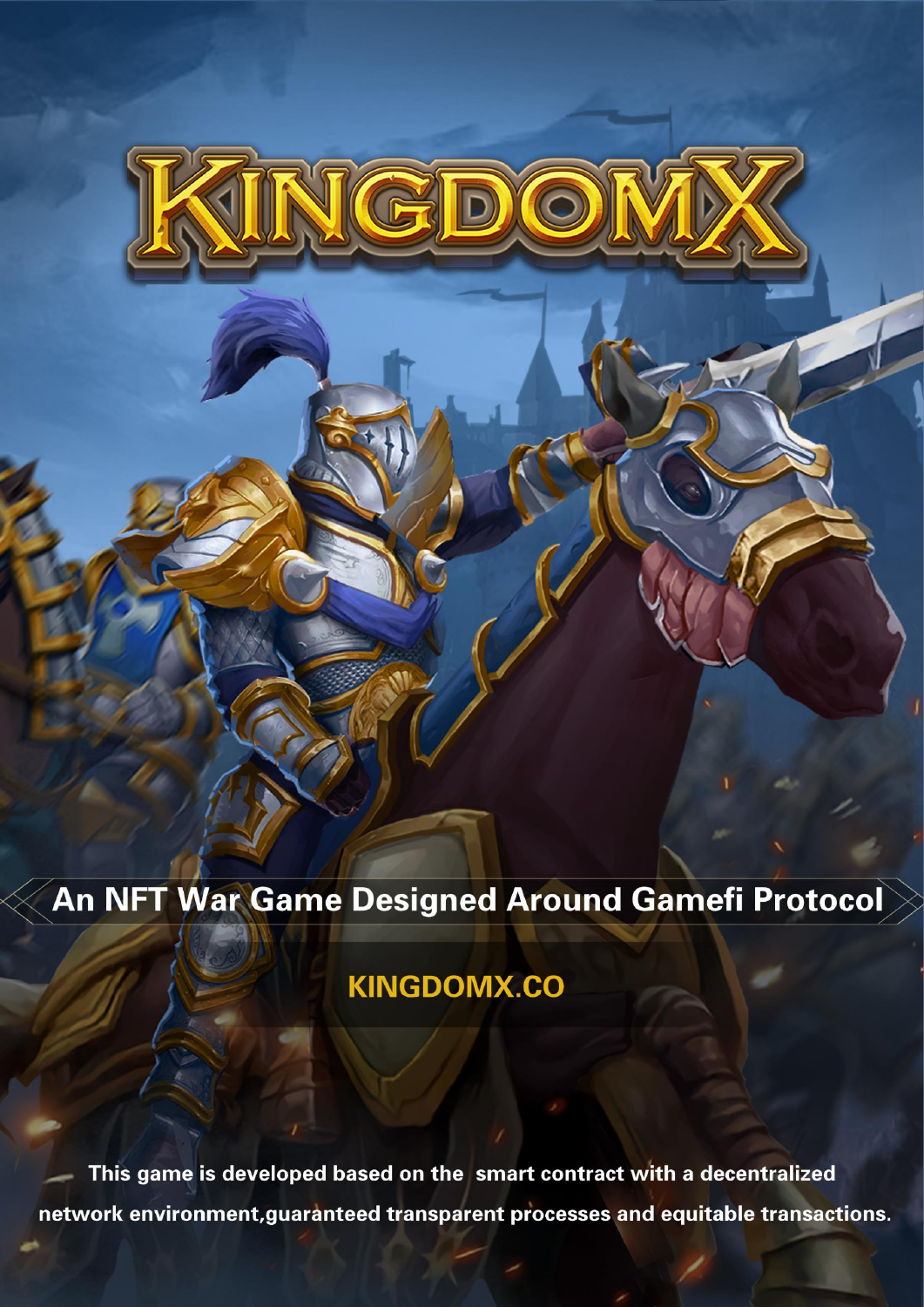# **DISCLAIMER**

**This PLEASE READ THE ENTIRETY OF THIS "DISCLAIMER" SECTION CAREFULLY. NOTHING HEREIN CONSTITUTES LEGAL, FINANCIAL, BUSINESS OR TAX ADVICE AND YOU SHOULD CONSULT YOUR OWN LEGAL, FINANCIAL, TAX OR OTHER PROFESSIONAL ADVISOR(S) BEFORE ENGAGING IN ANY ACTIVITY IN CONNECTION HEREWITH. NEITHER INFUN WORLDWIDE LTD. (THE COMPANY), ANY OF THE PROJECT TEAM MEMBERS (THE KINGDOMX TEAM) WHO HAVE WORKED ON KINGDOMX (AS DEFINED HEREIN) OR PROJECT TO DEVELOP KINGDOMX IN ANY WAY WHATSOEVER, ANY DISTRIBUTOR/VENDOR OF KT TOKENS (THE DISTRIBUTOR), NOR ANY SERVICE PROVIDER SHALL BE LIABLE FOR ANY KIND OF DIRECT OR INDIRECT DAMAGE OR LOSS WHATSOEVER WHICH YOU MAY SUFFER IN CONNECTION WITH ACCESSING THE PAPER, DECK OR MATERIAL RELATING TO KT (THE TOKEN DOCUMENTATION) AVAILABLE ON THE WEBSITE AT HTTPS://KINGDOMX.CO/ (THE WEBSITE, INCLUDING ANY SUB-DOMAINS THEREON) OR ANY OTHER WEBSITES OR MATERIALS PUBLISHED BY THE COMPANY.**

**Project purpose:** You agree that you are acquiring KT to participate in KingdomX and to obtain services on the ecosystem thereon. The Company, the Distributor and their respective affiliates would develop and contribute to the underlying source code for KingdomX. The Company is acting solely as an arms' length third party in relation to the KT distribution, and not in the capacity as a financial advisor or fiduciary of any person with regard to the distribution of KT.

**Nature of the Token Documentation:** The Token Documentation is a conceptual paper that articulates some of the main design principles and ideas for the creation of a digital token to be known as KT. The Token Documentation and the Website are intended for general informational purposes only and do not constitute a prospectus, an offer document, an offer of securities, a solicitation for investment, any offer to sell any product, item, or asset (whether digital or otherwise), or any offer to engage in business with any external individual or entity provided in said documentation. The information herein may not be exhaustive and does not imply any element of, or solicit in any way, a contractual relationship. There is no assurance as to the accuracy or completeness of such information and no representation, warranty or undertaking is or purported to be provided as to the accuracy or completeness of such information. Where the Token Documentation or the Website includes information that has been obtained from third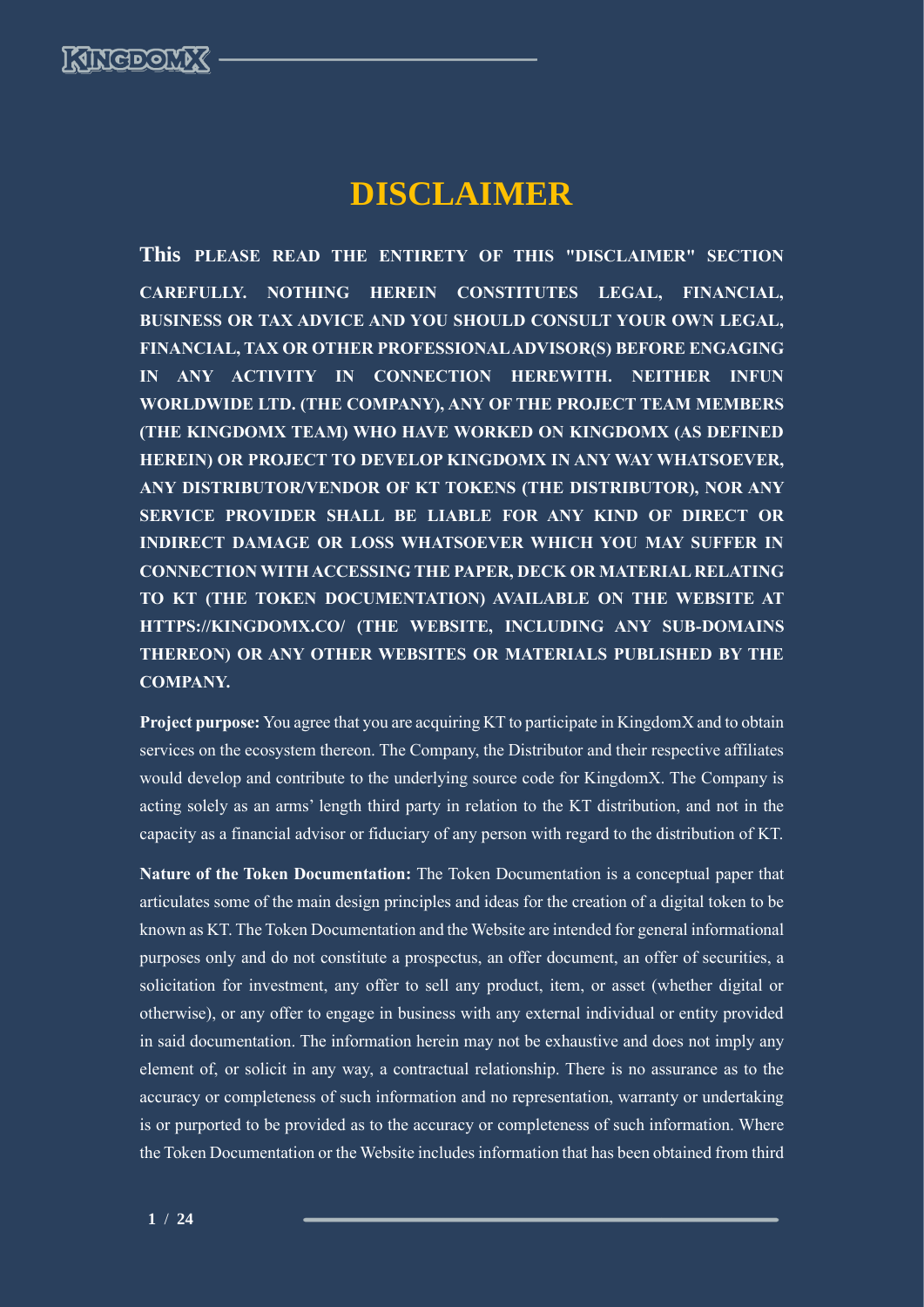

party sources, the Company, the Distributor, their respective affiliates and/or the KingdomX team have not independently verified the accuracy or completeness of such information. Further, you acknowledge that circumstances may change and that the Token Documentation or the Website may become outdated as a result; and neither the Company nor the Distributor is under any obligation to update or correct this document in connection therewith.

**Token Documentation:** Nothing in the Token Documentation or the Website constitutes any offer by the Company, the Distributor, or the KingdomX team to sell any KT (as defined herein) nor shall it or any part of it nor the fact of its presentation form the basis of, or be relied upon in connection with, any contract or investment decision. Nothing contained in the Token Documentation or the Website is or may be relied upon as a promise, representation or undertaking as to the future performance of KingdomX. The agreement between the Distributor (or any third party) and you, in relation to any distribution or transfer of KT, is to be governed only by the separate terms and conditions of such agreement.

The information set out in the Token Documentation and the Website is for community discussion only and is not legally binding. No person is bound to enter into any contract or binding legal commitment in relation to the acquisition of KT, and no digital asset or other form of payment is to be accepted on the basis of the Token Documentation or the Website. The agreement for distribution of KT and/or continued holding of KT shall be governed by a separate set of Terms and Conditions or Token Distribution Agreement (as the case may be) setting out the terms of such distribution and/or continued holding of KT (the Terms and Conditions), which shall be separately provided to you or made available on the Website. The Terms and Conditions must be read together with the Token Documentation. In the event of any inconsistencies between the Terms and Conditions and the Token Documentation or the Website, the Terms and Conditions shall prevail.

**Deemed Representations and Warranties:** By accessing the Token Documentation or the Website (or any part thereof), you shall be deemed to represent and warrant to the Company, the Distributor, their respective affiliates, and the KingdomX team as follows:

- (a) in any decision to acquire any KT, you have not relied on and shall not rely on any statement set out in the Token Documentation or the Website;
- (b) you will and shall at your own expense ensure compliance with all laws, regulatory requirements and restrictions applicable to you (as the case may be);
- (c) you acknowledge, understand and agree that KT may have no value, there is no guarantee or representation of value or liquidity for KT, and KT is not an investment product nor is it intended for any speculative investment whatsoever;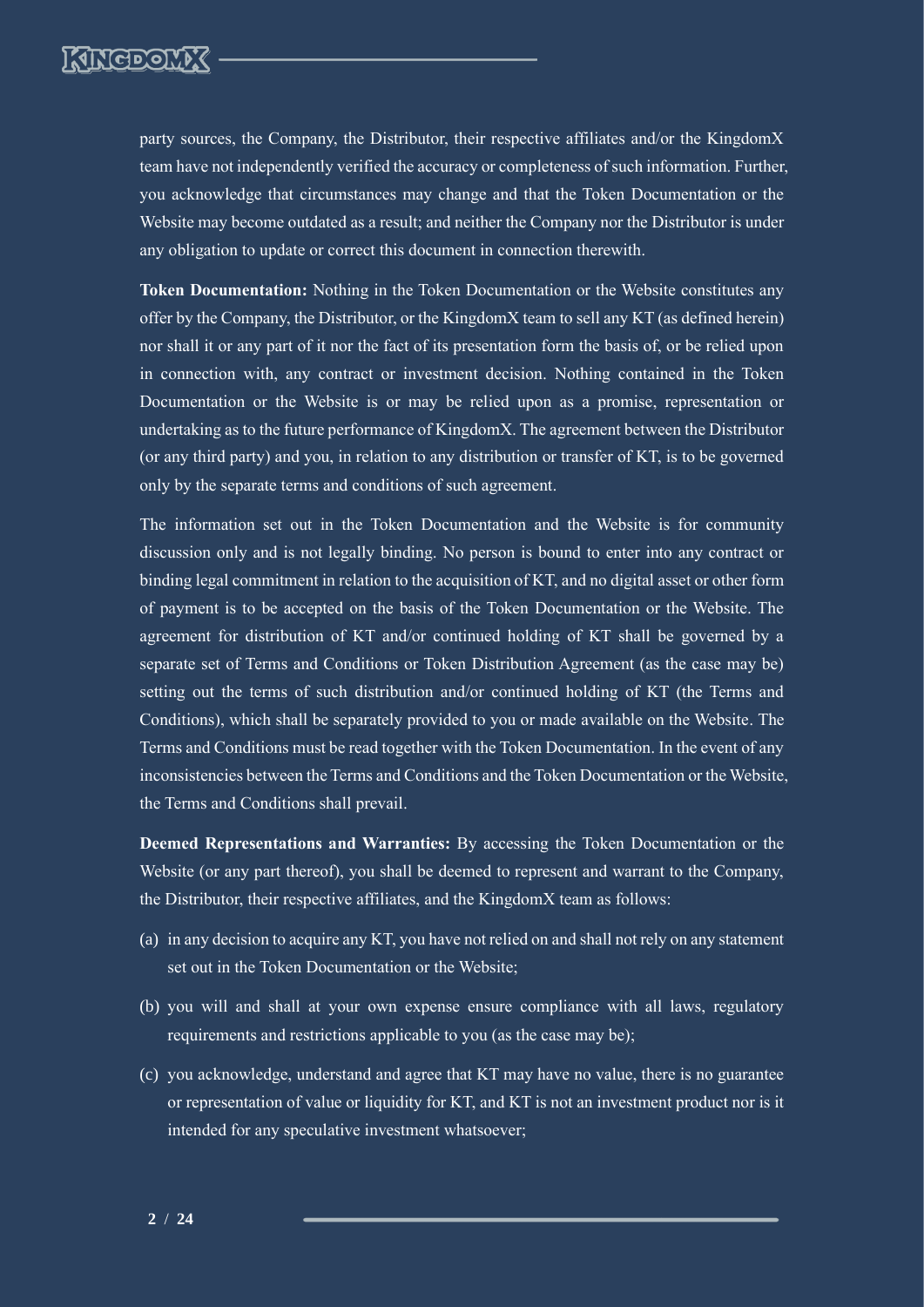- (d) none of the Company, the Distributor, their respective affiliates, and/or the KingdomX team members shall be responsible for or liable for the value of KT, the transferability and/or liquidity of KT and/or the availability of any market for KT through third parties or otherwise; and
- (e) you acknowledge, understand and agree that you are not eligible to participate in the distribution of KT if you are a citizen, national, resident (tax or otherwise), domiciliary and/or green card holder of a geographic area or country (i) where it is likely that the distribution of KT would be construed as the sale of a security (howsoever named), financial service or investment product and/or (ii) where participation in token distributions is prohibited by applicable law, decree, regulation, treaty, or administrative act (including without limitation the United States of America, Canada, and the People's Republic of China); and to this effect you agree to provide all such identity verification document when requested in order for the relevant checks to be carried out.

The Company, the Distributor and the KingdomX team do not and do not purport to make, and hereby disclaims, all representations, warranties or undertaking to any entity or person (including without limitation warranties as to the accuracy, completeness, timeliness, or reliability of the contents of the Token Documentation or the Website, or any other materials published by the Company or the Distributor). To the maximum extent permitted by law, the Company, the Distributor, their respective affiliates and service providers shall not be liable for any indirect, special, incidental, consequential or other losses of any kind, in tort, contract or otherwise (including, without limitation, any liability arising from default or negligence on the part of any of them, or any loss of revenue, income or profits, and loss of use or data) arising from the use of the Token Documentation or the Website, or any other materials published, or its contents (including without limitation any errors or omissions) or otherwise arising in connection with the same. Prospective acquirors of KT should carefully consider and evaluate all risks and uncertainties (including financial and legal risks and uncertainties) associated with the distribution of KT, the Company, the Distributor and the KingdomX team.

**KT Token:** KT is a functional multi-utility token which will be used as the medium of exchange between participants on KingdomX in a decentralised manner. The goal of introducing KT is to provide a convenient and secure mode of payment and settlement between participants who interact within the ecosystem on KingdomX without any intermediaries such as centralised third party entity/institution/credit. It is not, and not intended to be, a medium of exchange accepted by the public (or a section of the public) as payment for goods or services or for the discharge of a debt; nor is it designed or intended to be used by any person as payment for any goods or services whatsoever that are not exclusively provided by the issuer. KT does not in any way represent any shareholding, participation, right, title, or interest in the Company, the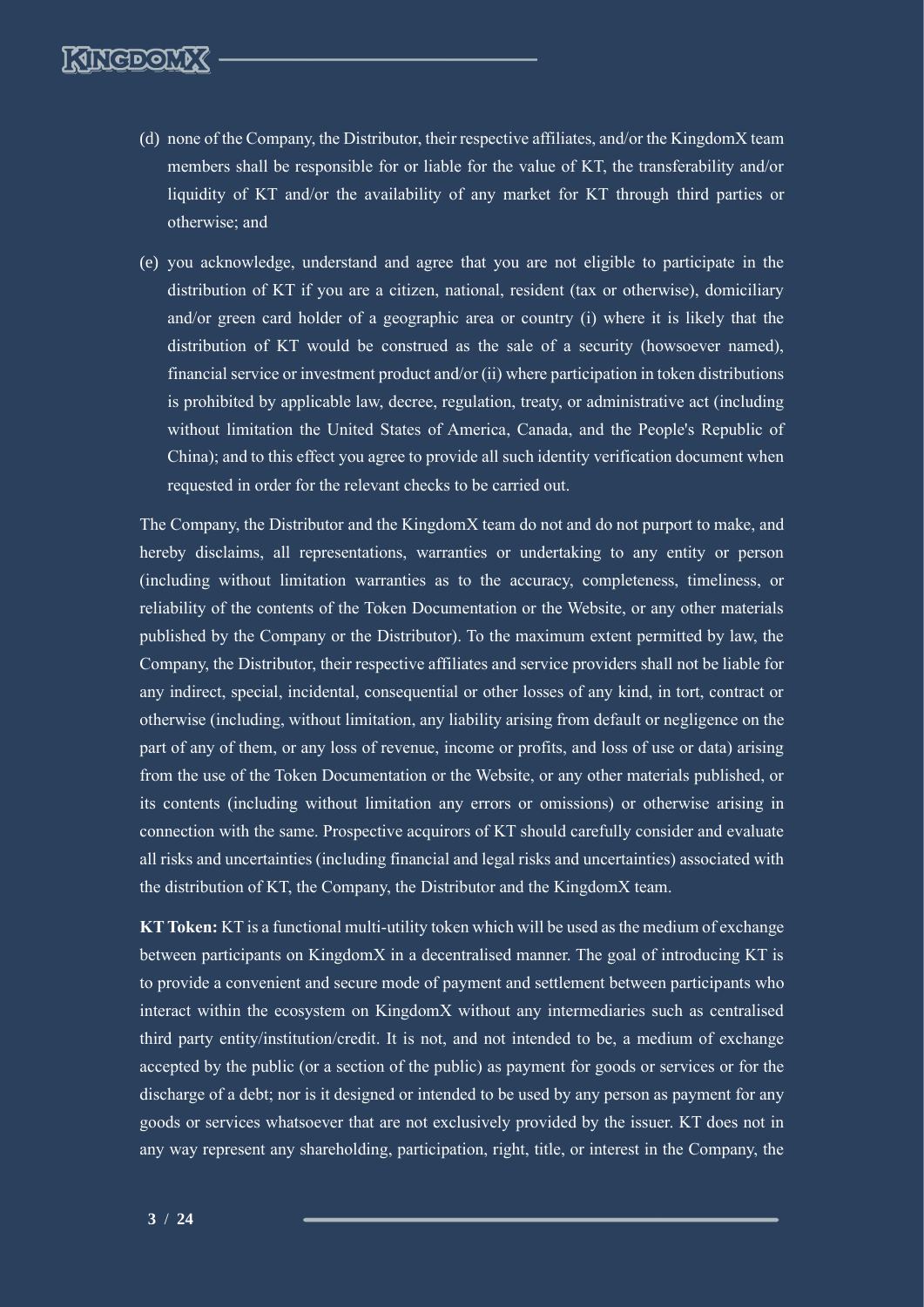

Distributor, their respective affiliates, or any other company, enterprise or undertaking, nor will KT entitle token holders to any promise of fees, dividends, revenue, profits or investment returns, and are not intended to constitute securities in Singapore or any relevant jurisdiction. KT may only be utilised on KingdomX, and ownership of KT carries no rights, express or implied, other than the right to use KT as a means to enable usage of and interaction within KingdomX. The secondary market pricing of KT is not dependent on the effort of the KingdomX team, and there is no token functionality or scheme designed to control or manipulate such secondary pricing.

Further, KT provides the economic incentives which will be distributed to encourage users to exert efforts towards contribution and participation in the ecosystem on KingdomX, thereby creating a mutually beneficial system where every participant is fairly compensated for its efforts. KT is an integral and indispensable part of KingdomX, because without KT, there would be no incentive for users to expend resources to participate in activities or provide services for the benefit of the entire ecosystem on KingdomX. Given that additional KT will be awarded to a user based only on its actual usage, activity and efforts made on KingdomX and/or proportionate to the frequency and volume of transactions, users of KingdomX and/or holders of KT which did not actively participate will not receive any KT incentives.

KT are designed to be utilised, and that is the goal of the KT distribution. In particular, it is highlighted that KT:

- (a) does not have any tangible or physical manifestation, and does not have any intrinsic value (nor does any person make any representation or give any commitment as to its value);
- (b) is non-refundable and cannot be exchanged for cash (or its equivalent value in any other digital asset) or any payment obligation by the Company, the Distributor or any of their respective affiliates;
- (c) does not represent or confer on the token holder any right of any form with respect to the Company, the Distributor (or any of their respective affiliates), or its revenues or assets, including without limitation any right to receive future dividends, revenue, shares, ownership right or stake, share or security, any voting, distribution, redemption, liquidation, proprietary (including all forms of intellectual property or licence rights), right to receive accounts, financial statements or other financial data, the right to requisition or participate in shareholder meetings, the right to nominate a director, or other financial or legal rights or equivalent rights, or intellectual property rights or any other form of participation in or relating to KingdomX, the Company, the Distributor and/or their service providers;
- (d) is not intended to represent any rights under a contract for differences or under any other contract the purpose or pretended purpose of which is to secure a profit or avoid a loss;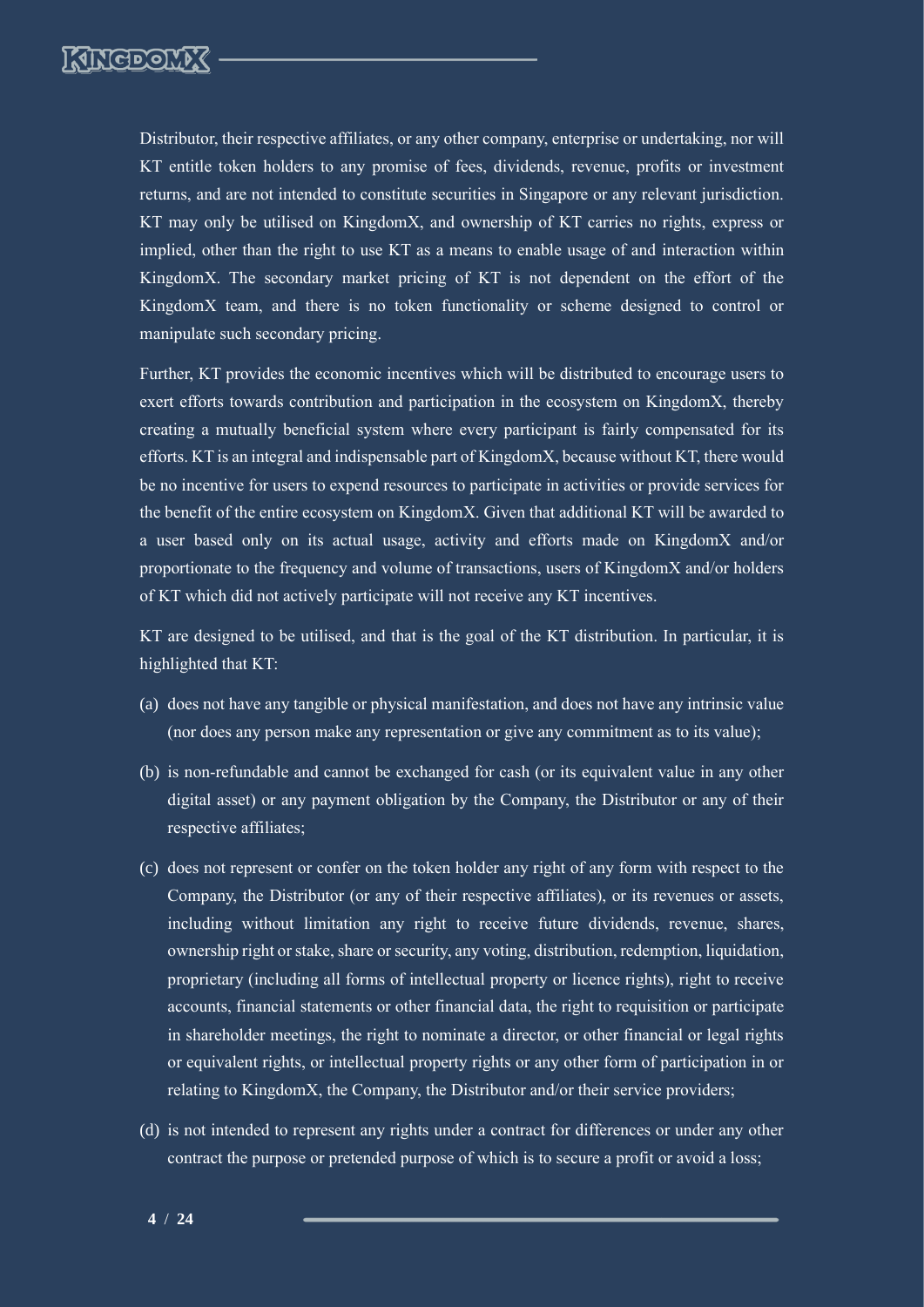- (e) is not intended to be a representation of money (including electronic money), security, commodity, bond, debt instrument, unit in a collective investment scheme or any other kind of financial instrument or investment;
- (f) is not a loan to the Company, the Distributor or any of their respective affiliates, is not intended to represent a debt owed by the Company, the Distributor or any of their respective affiliates, and there is no expectation of profit; and
- (g) does not provide the token holder with any ownership or other interest in the Company, the Distributor or any of their respective affiliates.

Notwithstanding the KT distribution, users have no economic or legal right over or beneficial interest in the assets of the Company, the Distributor, or any of their affiliates after the token distribution.

To the extent a secondary market or exchange for trading KT does develop, it would be run and operated wholly independently of the Company, the Distributor, the distribution of KT and KingdomX. Neither the Company nor the Distributor will create such secondary markets nor will either entity act as an exchange for KT.

**Informational purposes only:** The information set out herein is only conceptual, and describes the future development goals for KingdomX to be developed. In particular, the project roadmap in the Token Documentation is being shared in order to outline some of the plans of the KingdomX team, and is provided solely for **INFORMATIONAL PURPOSES** and does not constitute any binding commitment. Please do not rely on this information in deciding whether to participate in the token distribution because ultimately, the development, release, and timing of any products, features or functionality remains at the sole discretion of the Company, the Distributor or their respective affiliates, and is subject to change. Further, the Token Documentation or the Website may be amended or replaced from time to time. There are no obligations to update the Token Documentation or the Website, or to provide recipients with access to any information beyond what is provided herein.

**Regulatory approval:** No regulatory authority has examined or approved, whether formally or informally, any of the information set out in the Token Documentation or the Website. No such action or assurance has been or will be taken under the laws, regulatory requirements or rules of any jurisdiction. The publication, distribution or dissemination of the Token Documentation or the Website does not imply that the applicable laws, regulatory requirements or rules have been complied with.

**Cautionary Note on forward-looking statements:** All statements contained herein, statements made in press releases or in any place accessible by the public and oral statements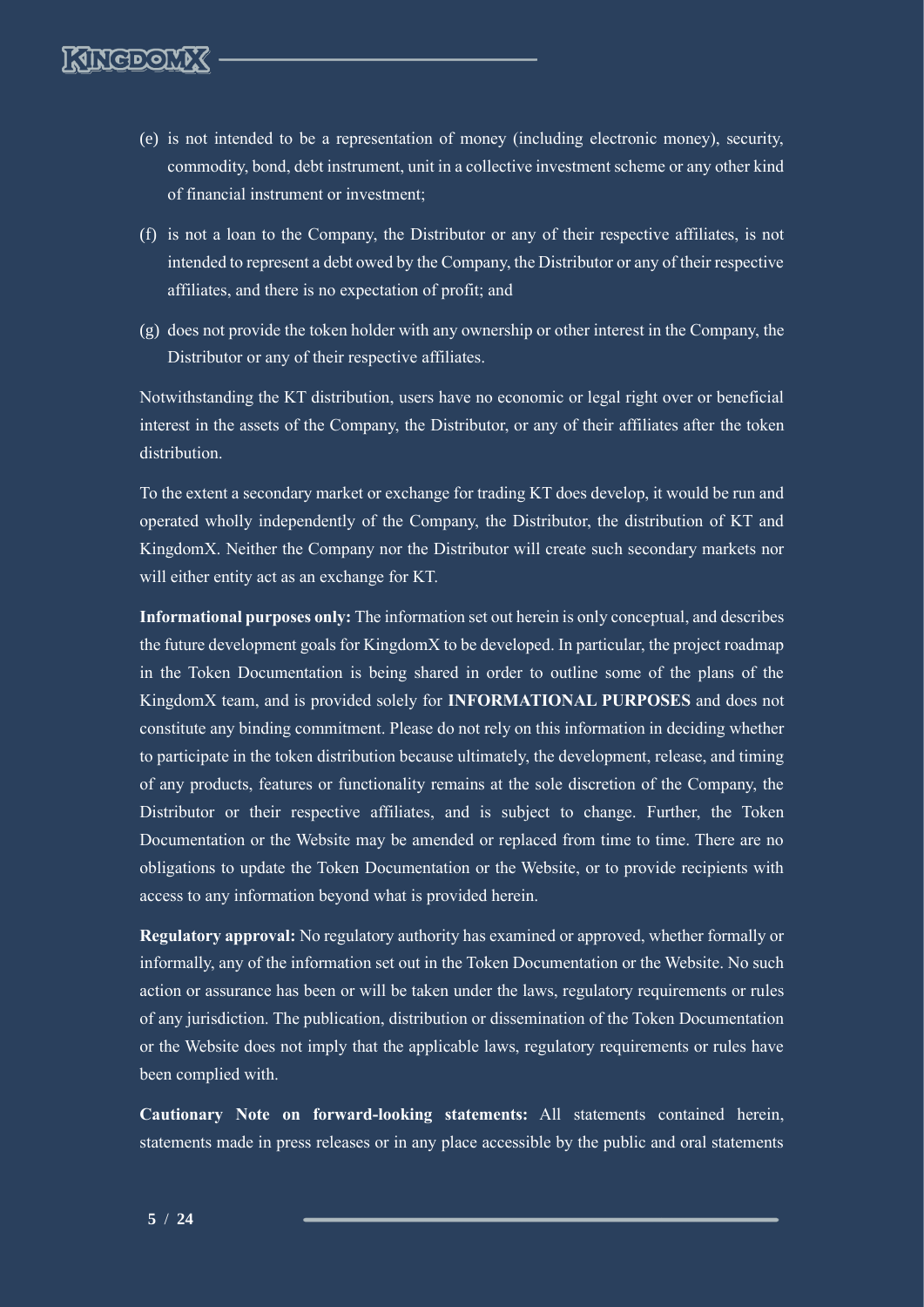

that may be made by the Company, the Distributor and/or the KingdomX team, may constitute forward-looking statements (including statements regarding the intent, belief or current expectations with respect to market conditions, business strategy and plans, financial condition, specific provisions and risk management practices). You are cautioned not to place undue reliance on these forward-looking statements given that these statements involve known and unknown risks, uncertainties and other factors that may cause the actual future results to be materially different from that described by such forward-looking statements, and no independent third party has reviewed the reasonableness of any such statements or assumptions. These forward-looking statements are applicable only as of the date indicated in the Token Documentation, and the Company, the Distributor as well as the KingdomX team expressly disclaim any responsibility (whether express or implied) to release any revisions to these forward-looking statements to reflect events after such date.

**References to companies and platforms:** The use of any company and/or platform names or trademarks herein (save for those which relate to the Company, the Distributor or their respective affiliates) does not imply any affiliation with, or endorsement by, any third party. References in the Token Documentation or the Website to specific companies and platforms are for illustrative purposes only.

**English language:** The Token Documentation and the Website may be translated into a language other than English for reference purpose only and in the event of conflict or ambiguity between the English language version and translated versions of the Token Documentation or the Website, the English language versions shall prevail. You acknowledge that you have read and understood the English language version of the Token Documentation and the Website.

**No Distribution:** No part of the Token Documentation or the Website is to be copied, reproduced, distributed or disseminated in any way without the prior written consent of the Company or the Distributor. By attending any presentation on this Token Documentation or by accepting any hard or soft copy of the Token Documentation, you agree to be bound by the foregoing limitations.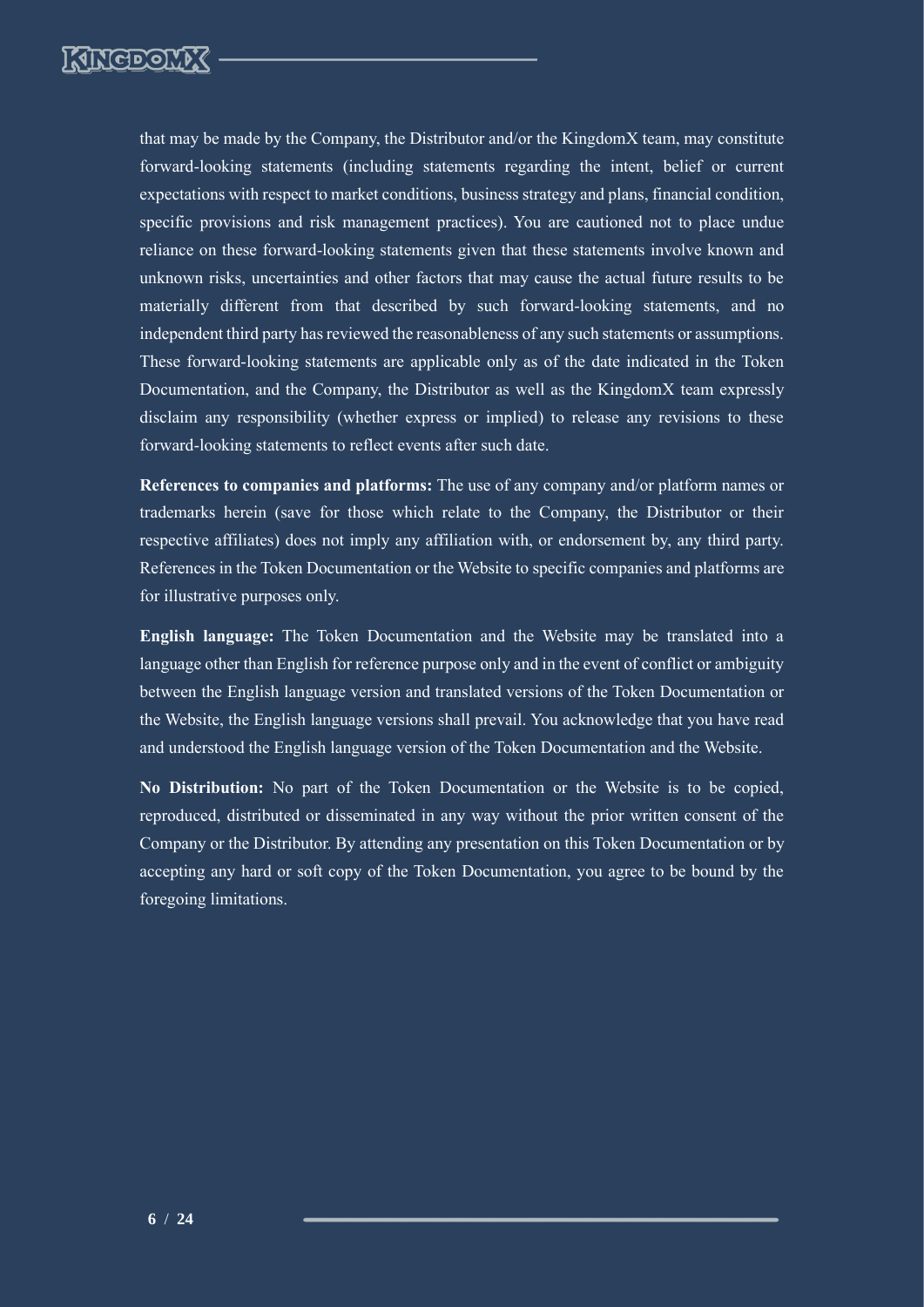

# **TABLE OF CONTENTS**

| .10 |
|-----|
|     |
|     |
|     |
|     |
|     |
|     |
|     |
|     |
|     |
|     |
| 20  |
| 21  |
| 22  |
| 23  |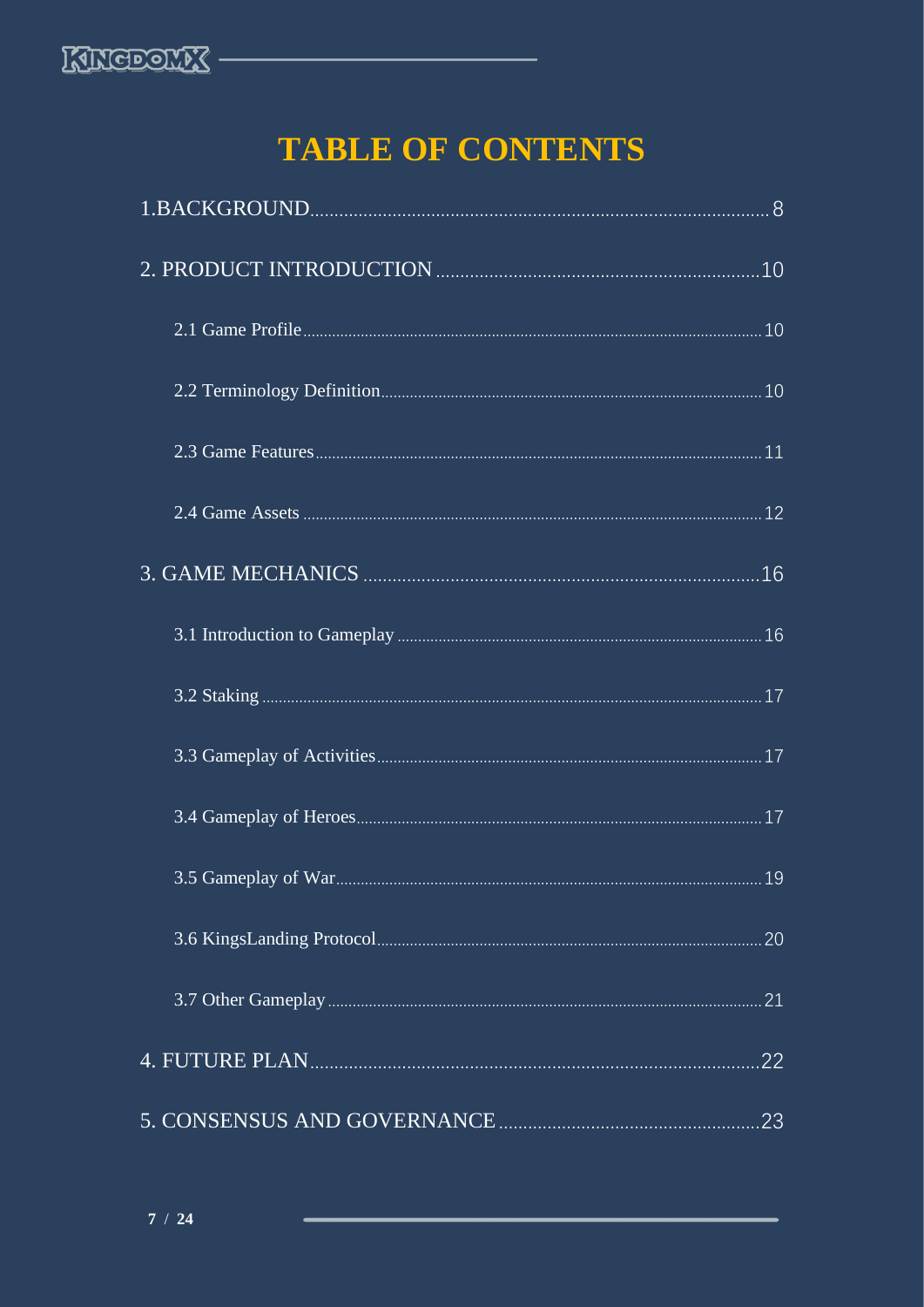

# **1.BACKGROUND**

<span id="page-8-0"></span>Traditional game industry has been through several revolutions over the past decades. Console game, PC game and mobile game have eventually become the three major game formats in the current industry. Ample game modes and innovative gameplays are undoubtedly Gospels for players. However, there are still irresolvable problems in the sense of traditional games, like the following,

- 1. Depreciation of inputs. Due to constant upgrading, in-game inflation and random release of props, player's inputs will ultimately depreciate.
- 2. Crisis of confidence. Various teams from large to small publish coarse and bungling games, make random changes to game mechanisms and open and close their servers irregularly, which makes it much harder for the game agencies to gain the trust of already goaded players.
- 3. Difficulties of transnational launches. In general, if a traditional game plans to enter another country's market, the game has to satisfy the regulations of another country. Secondly, the game has to adapt to the local payment system, so that players are able to spend on the game. Next, if the game intends to enter the foreign market rapidly and to obtain more local resources and traffic, the game has to find a reliable local agency. Finally, if the game wants to attract players to consume more, it has to spend more time and resources to localize. With layers of obstacles, it undoubtedly creates severe difficulties for traditional game to launch transnationally let alone globalization.

In addition, traditional servers are occasionally attacked by hackers, which creates losses for players whose demand and interest are constantly neglected by agencies. Besides, the risk of human operational error also exists. Hence, it is extremely tough for traditional game to overcome all these obstructions.

In 2009, Satoshi Nakamoto first presented the concept of Bitcoin. Using the whole P2P network of nodes to form a distributed database system that is used to acknowledge and record all transactional behaviors, and at the same time Bitcoin uses the design of cryptology to ensure the security of currency circulation. Moreover, the total amount of Bitcoins released will not exceed the limit of 2,100 million.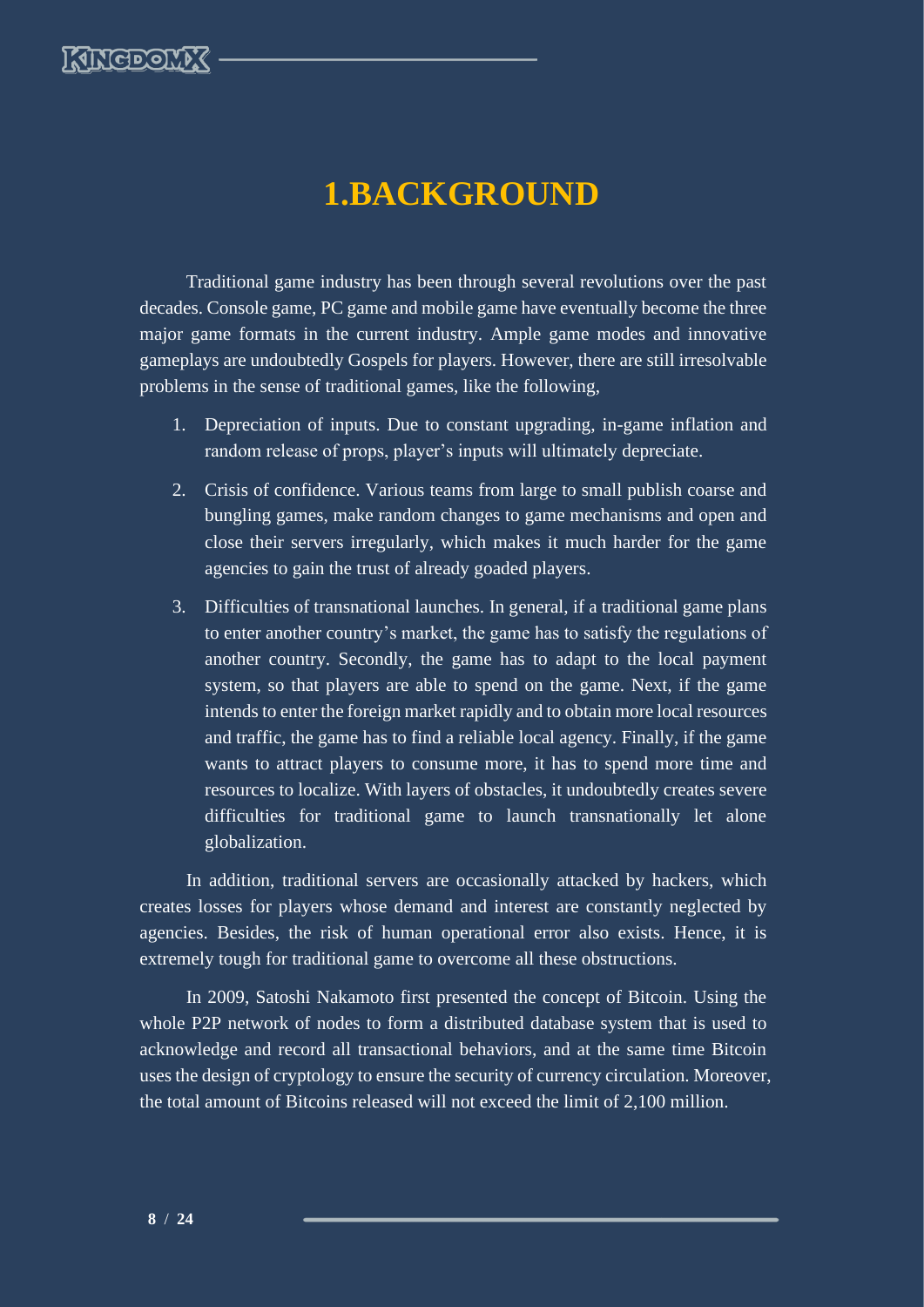As Bitcoin greatly popularizes, the underlying technology, blockchain, that is being used quickly enters the sight of the public. Blockchain is a decentralized, open sourced and cryptographically protected ledger. Its applications gradually emerge as commodities. Every participant using blockchain technology is not only a contributor but also a beneficiary. No single institution using blockchain technology is able to release items such as props, cards and tokens at will. Everything operates under a consensual mechanism. This operating structure is called token economy by most scholars.



With the emergence of blockchain technology and token economy, many practitioners find approaches to resolve the obstructions presented in traditional games. They expect to use blockchain so that the game developers/publishers and players are no longer at opposite sides. Through an open and transparent technology underlying, an open sourced coding environment and an agreed consensus over perception and mechanism, players and developers can manage and run the game together and concurrently benefit from the game.

This type of new game needs no renowned agencies, requires no convoluted

localization, and has no constrains in payment methods, but holds a straightforward mechanism and high acceptability, which can rapidly spread over the internet to make globalization a possibility.

Based on above factors, KingdomX was born. As practitioners in applying blockchain technology into games, the developing team of KingdomX administrates the ideology of token economy in every stage of the game and will continue to practice it in the process of operation.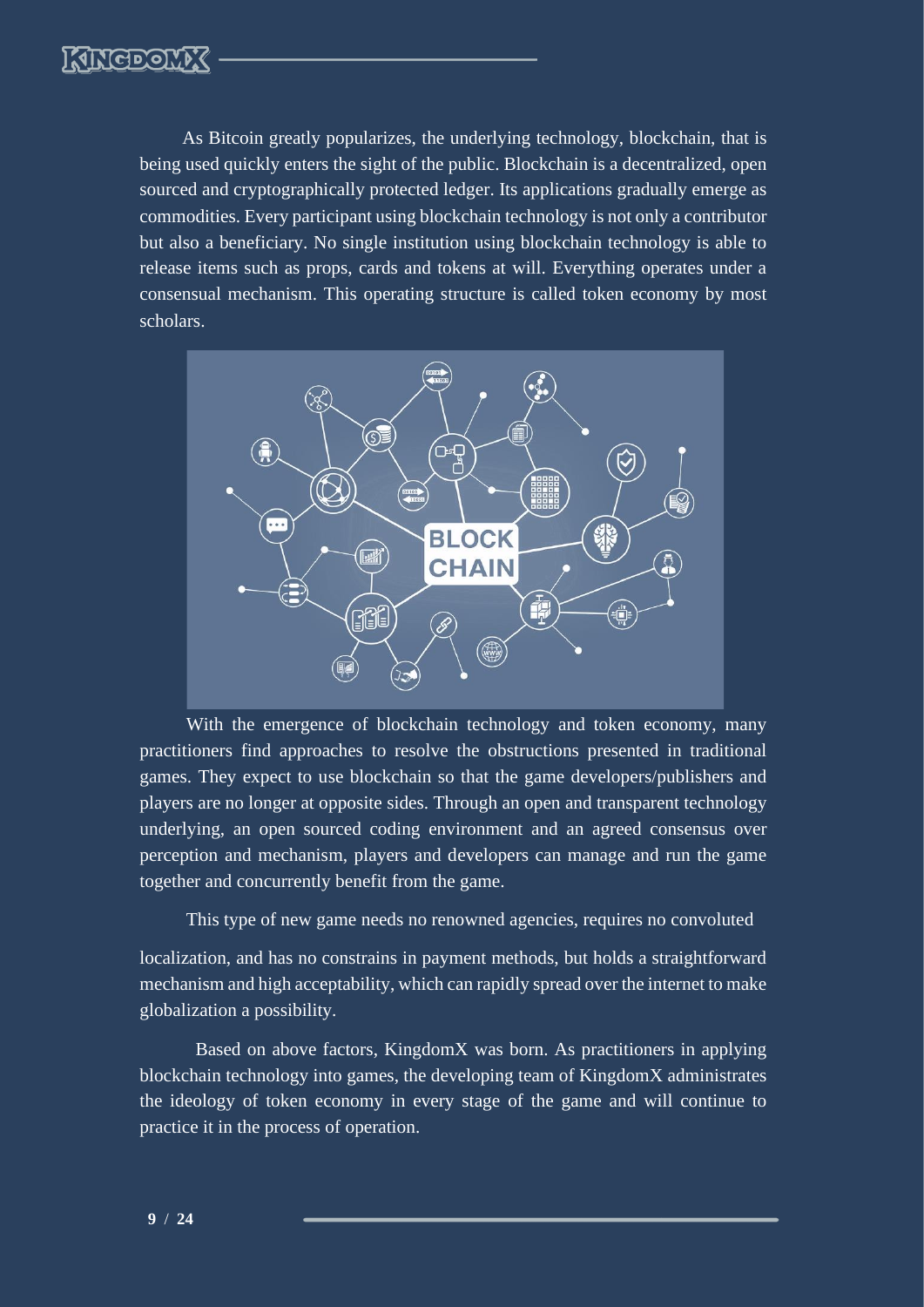

# <span id="page-10-0"></span>**2. PRODUCT INTRODUCTION**

### <span id="page-10-1"></span>**2.1 Game Profile**

KingdomX is an NFT (Non-Fungible Token) strategy war game in the block chain. Players could collect heroes, complete tasks, complete challenges/quests, participate in the war and establish their personal game kingdom through social networking and territory development. The overall ecosystem in the game is designed based on the GameFi Protocol. It on one hand enhances the fun of the game, and on the other hand enables all players to earn by various tokens or rewards simply by playing the game.



### <span id="page-10-2"></span>**2.2 Terminology Definition**

Hero: It is the core NFT in KingdomX. Heroes have five classes and various rarities, with every hero being an independent NFT. In the later editions, more classes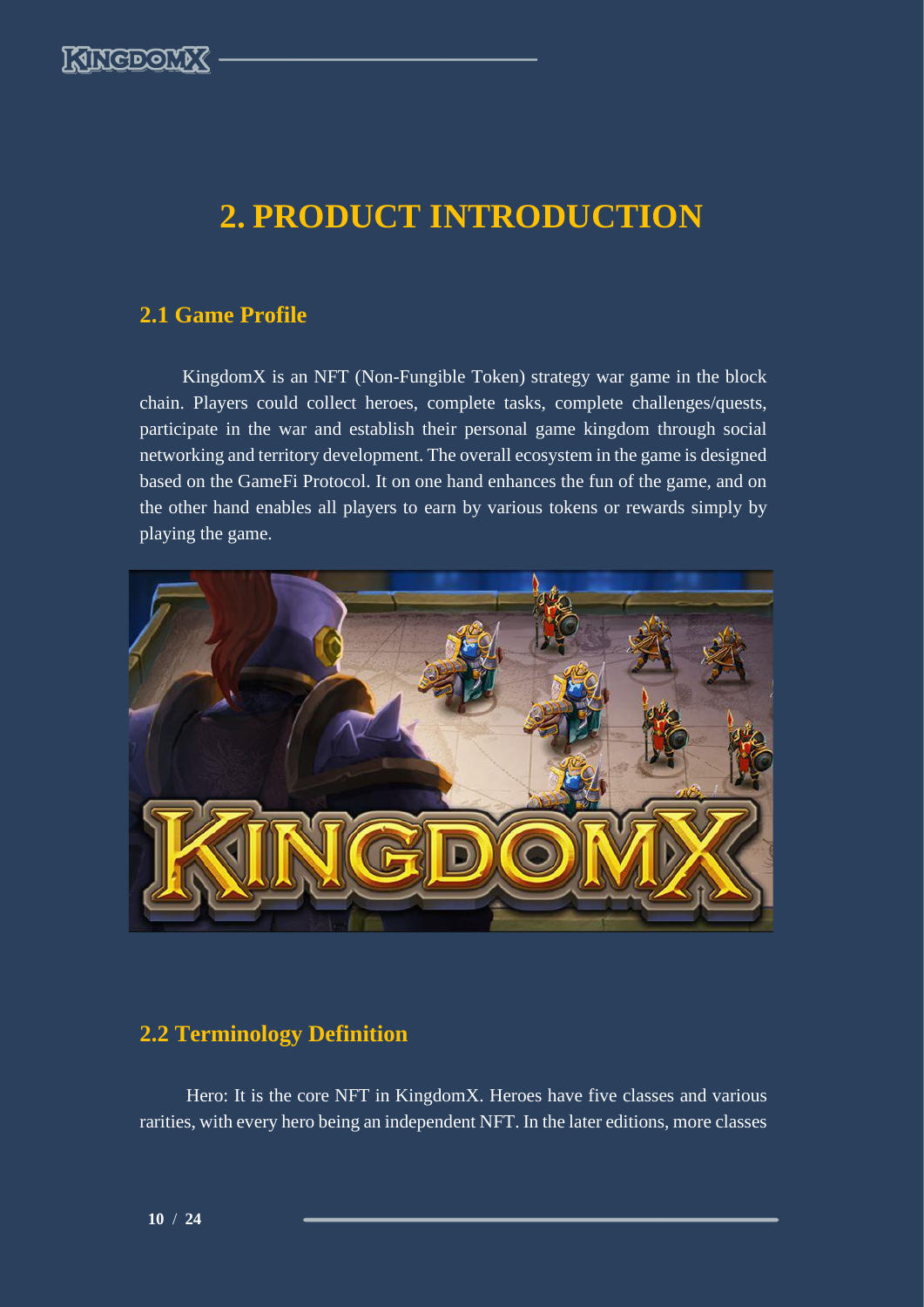

would be introduced to bring greater fun to the game. The consumption of the same heroes with different quantities could upgrade the star-level of heroes.

Land: It is an NFT in KingdomX. Land is the prerequisite for hero recruitment. It has multiple attributes which would affect the attributes of recruited heroes.

KT: It is core token of KingdomX and used for value transfer and community governance.

KNT: It is the functional token, being used for all kinds of consumption and rewards in the game.

Battle damage: In the war, there is certain possibility for the combatant heroes of defeated party to trigger battle damage. When the battle damage is activated, if the heroes are in the protection phase, they would be exempted from the penalty of battle damage; if they are beyond the protection phase, they would be destroyed directly. The system would return KT to such players with destroyed heroes in accordance with KingsLanding Protocol.

Bottoming: As regulated by KingsLanding Protocol, when players recruit new heroes, they shall pay a certain amount of KT to the Protocol, through a process called "bottoming".

Reputation: It is the consumable resources that could only be attained by participating in the PVP combat, being used to control the growth speed of hero number in KingdomX and the output of scarce heroes. The moment when the Reputation is acquired, it would be bound to the combatant heroes.

### <span id="page-11-0"></span>**2.3 Game Features**

#### Sound liquidity and high stability of assets

There are 4 kinds of asset in the game. KT and KNT are two kinds of tokens with different uses. Hero and Land are NFTs. All assets are compatible with the thirdparty market for circulation.

#### GameFi value system generates rewards for game participation

The game ecosystem is designed on the basis of GameFi value system. Players enjoy the ownership and the right to dispose all of assets in the game and they could get rewards by participating in games and through value exchange.

Brand new hero recruitment mechanism assures the value of NFT asset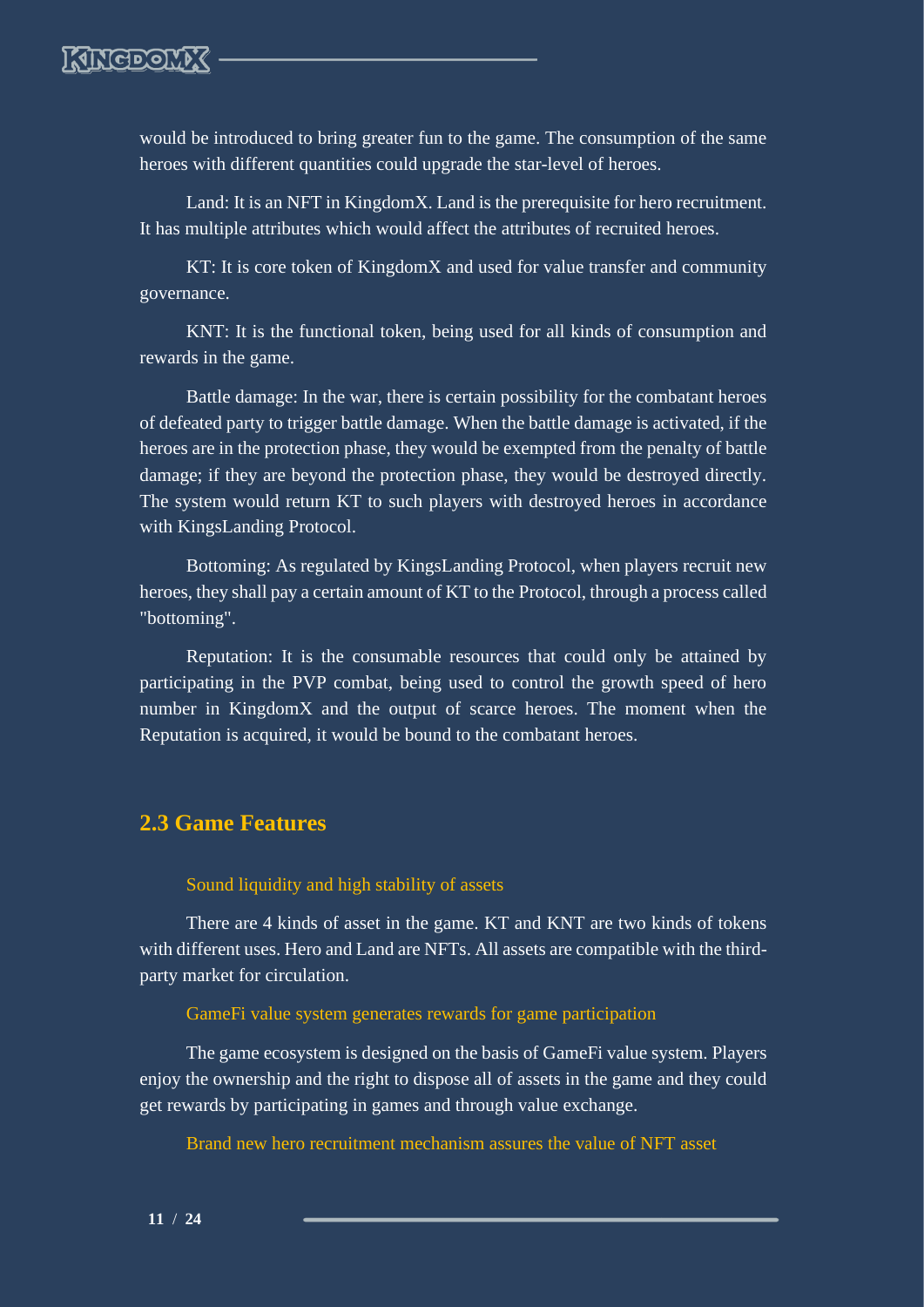In KingdomX, the hero recruitment calls for the KT used in bottoming as well as heroes with sufficient reputation. The rarity of recruited new heroes is related with the rarity of heroes being used for recruitment, which controls the output of highrarity heroes effectively. Meanwhile, the existence of KingsLanding Protocol guarantees the value of NFT acquired by players better and avoids the losses generated by inflation.

Gameplay of war indicates low threshold, great fun and strong guarantee

One could sign up to participate in the gameplay of war as long as he has hero, but he has to get more rewards in order to produce better results. Therefore, players shall give full play to the mutual constraints of different classes and vocational skills of heroes to win the war through ingenious troop arrangement.

The outcome of the war is deducted in the chain based on smart contract to ensure that each war is open, fair and safe.

### <span id="page-12-0"></span>**2.4 Game Assets**

In the game, tokens are presented as game assets. KingdomX has 4 kinds of assets, being KT, KNT, hero and Land respectively. Different assets have different benefits and effects.

### KT

- ⚫ KT is the core token of KingdomX and used for value transfer and community governance.
- ⚫ It could be used for the bottoming when recruiting heroes, earning energy (i.e. in-game resources) through staking and playing, spending to strengthen equipment parts and acquiring the voting right for community governance.
- ⚫ KT could be obtained through contributions such as early project participation, game operation activities and procurement through the exchange.
- ⚫ In the process of game operation, the official party or community will be awarded KT incentives for a variety of ecosystem activities, such as playing the game.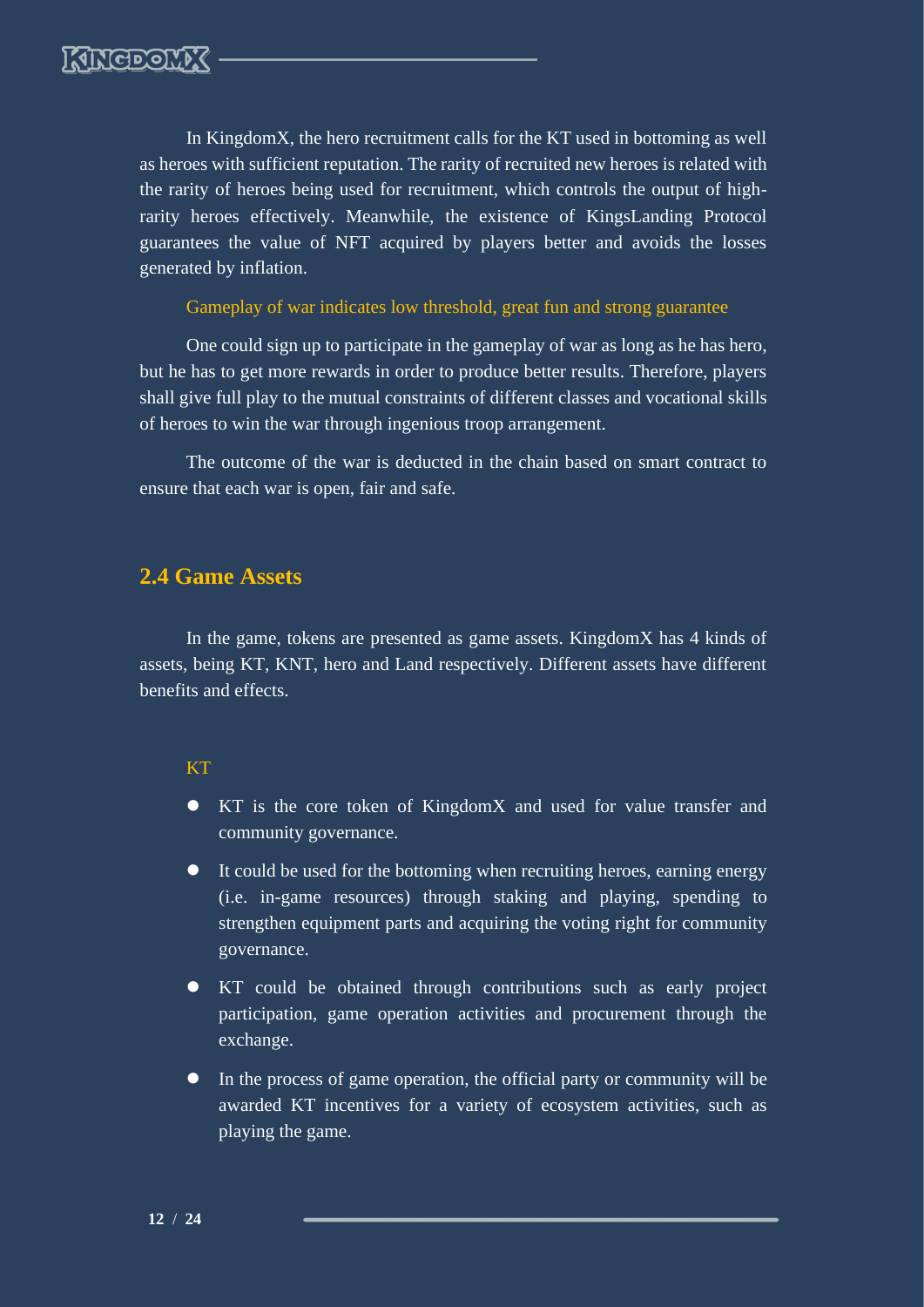⚫ As the native currency, KT will be the medium used to settle trades on the native marketplace (e.g. peer-to-peer NFT trades).

KNT

- ⚫ KNT is the functional token, being used for all kinds of consumption and rewards in the game.
- ⚫ It is available for recruiting heroes, strengthening equipment parts, purchasing some props in the game.
- ⚫ KNT could be attained by completing daily tasks of game, participating in PVE adventures and PVP combat. Besides, KNT could also be purchased through exchange.
- ⚫ KNT which are used for recruitment and purchasing game props will be destroyed after paying to system; According to the KingsLanding Protocol, when battle damage happens, KNT which are used for strengthening equipment parts will be returned.

### **Hero**

- Core NFT of KingdomX; after a certain number of creator heroes are officially released, most heroes would be generated through the recruitment by players in the game, and a small number of heroes would be generated through activities rewards.
- There are 11 classes for heroes in the early phase of the game. Different classes have different vocational skills. The restraints between different classes strike an overall balance. Classes of the hero are released by phases. In the later phases, more classes would be released based on the gameplay.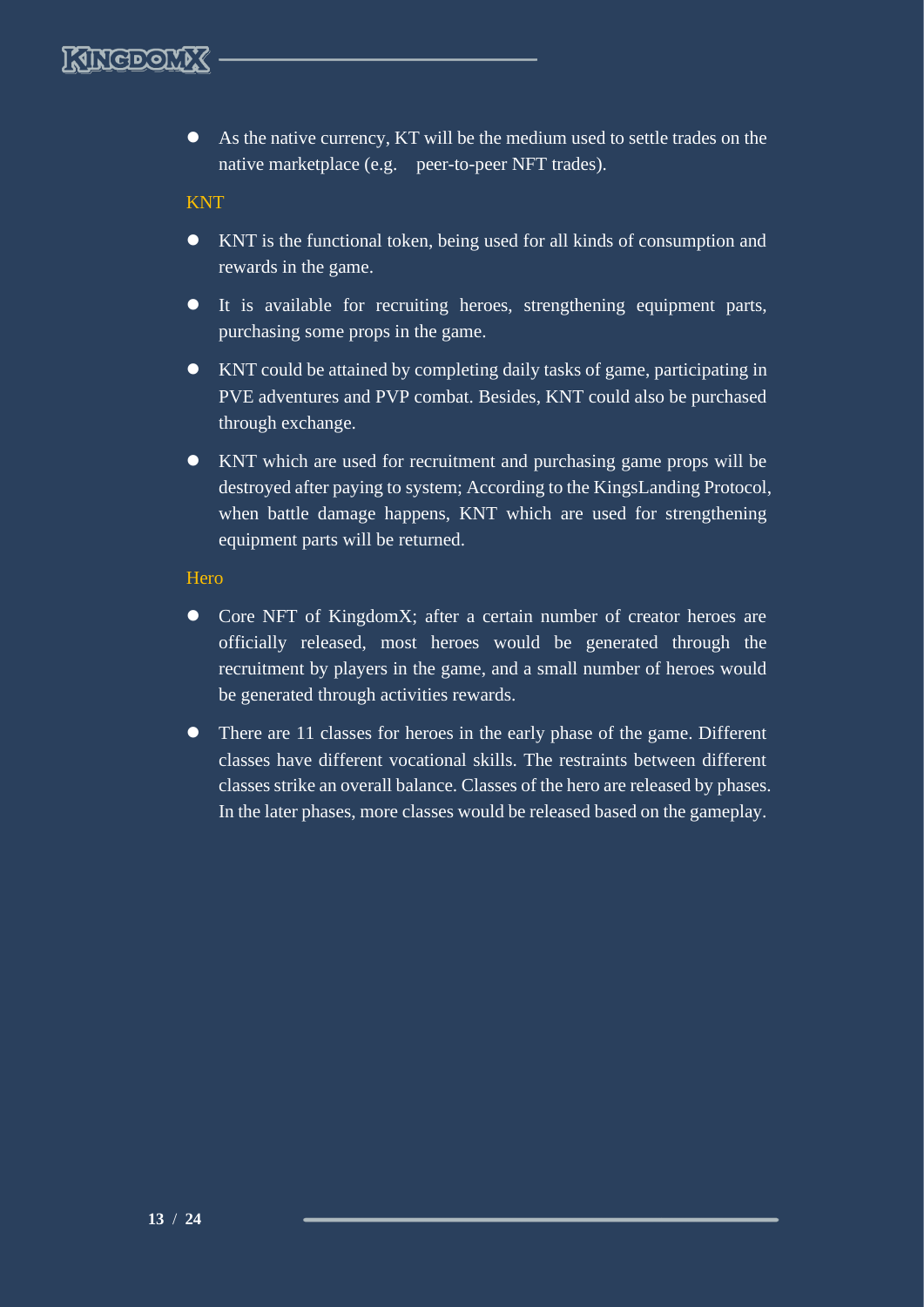

- ⚫ When players recruit heroes, the appearance of new heroes would be generated based on rules. Their rarities are related with the heroes who are used for recruiting. New heroes classes and land attributes are related with classes of heroes who are used for recruiting.
- ⚫ Except of purchasing the creator heroes issued officially and recruiting heroes by consuming reputation, heroes could also be acquired by purchasing those sold by other players.
- ⚫ Heroes could participate in PVE adventures and PVP combat to attain various game resources and tokens.
- ⚫ If players are defeated in PVP combat, there is a certain possibility that combatant heroes might be destroyed automatically by triggering the battle damage. When battle damage happens, The corresponding token will be returned based on KingsLanding Protocol.

#### Land

⚫ In terms of the NFT asset in KingdomX, the official will determine the number of the first release based on the game content. In the later phase, the official party and the community would make common decision on whether release more.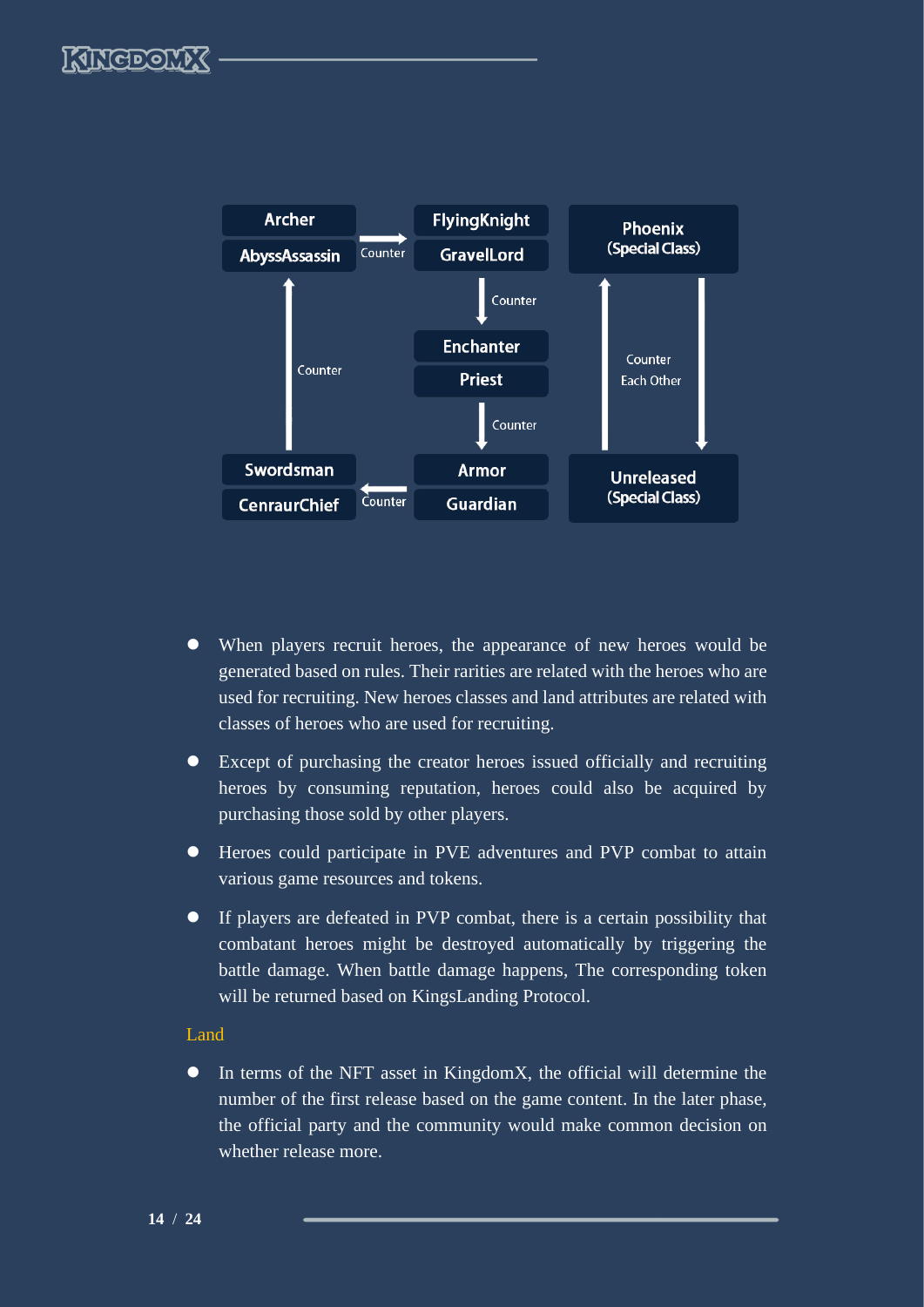

- ⚫ Land is the prerequisite for hero recruitment. It has multiple attributes which would affect the classes of recruited heroes.
- ⚫ Players could select to destroy territories or sell their Lands in the exchange.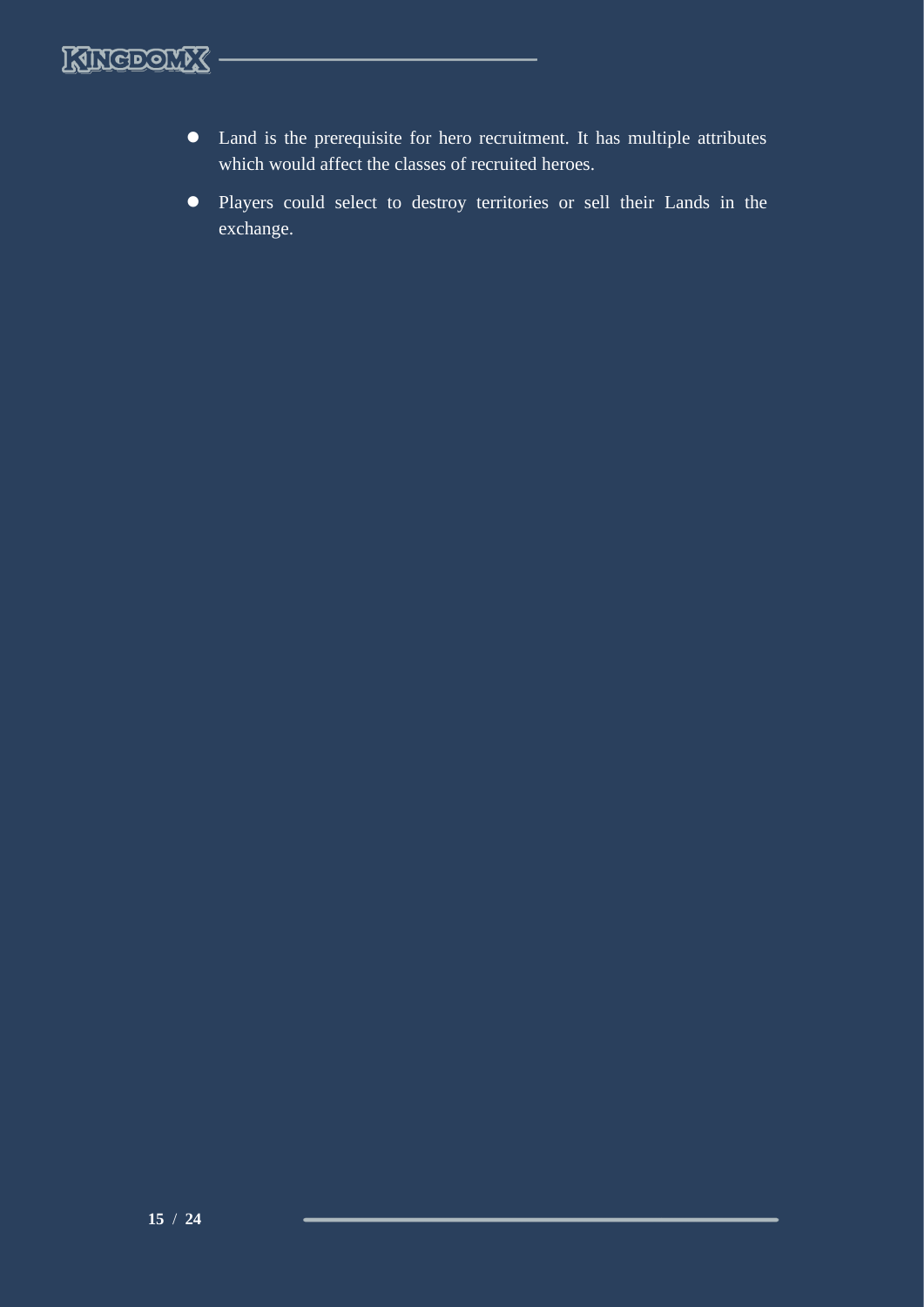

# **3. GAME MECHANICS**

# <span id="page-16-1"></span><span id="page-16-0"></span>**3.1 Introduction to Gameplay**

Game assets of KingdomX could be circulated freely in the third-party market. Players could buy heroes and lands through official channels beyond game or exchange assets through the third-party market.

After entering the KingdomX game, players can complete daily tasks, participate in adventure challenges and gameplay of war, stake to access exclusive content, and get the chance to obtain rich game resources such as KT, KNT and hero reputation. They could also get new heroes through hero recruitment.

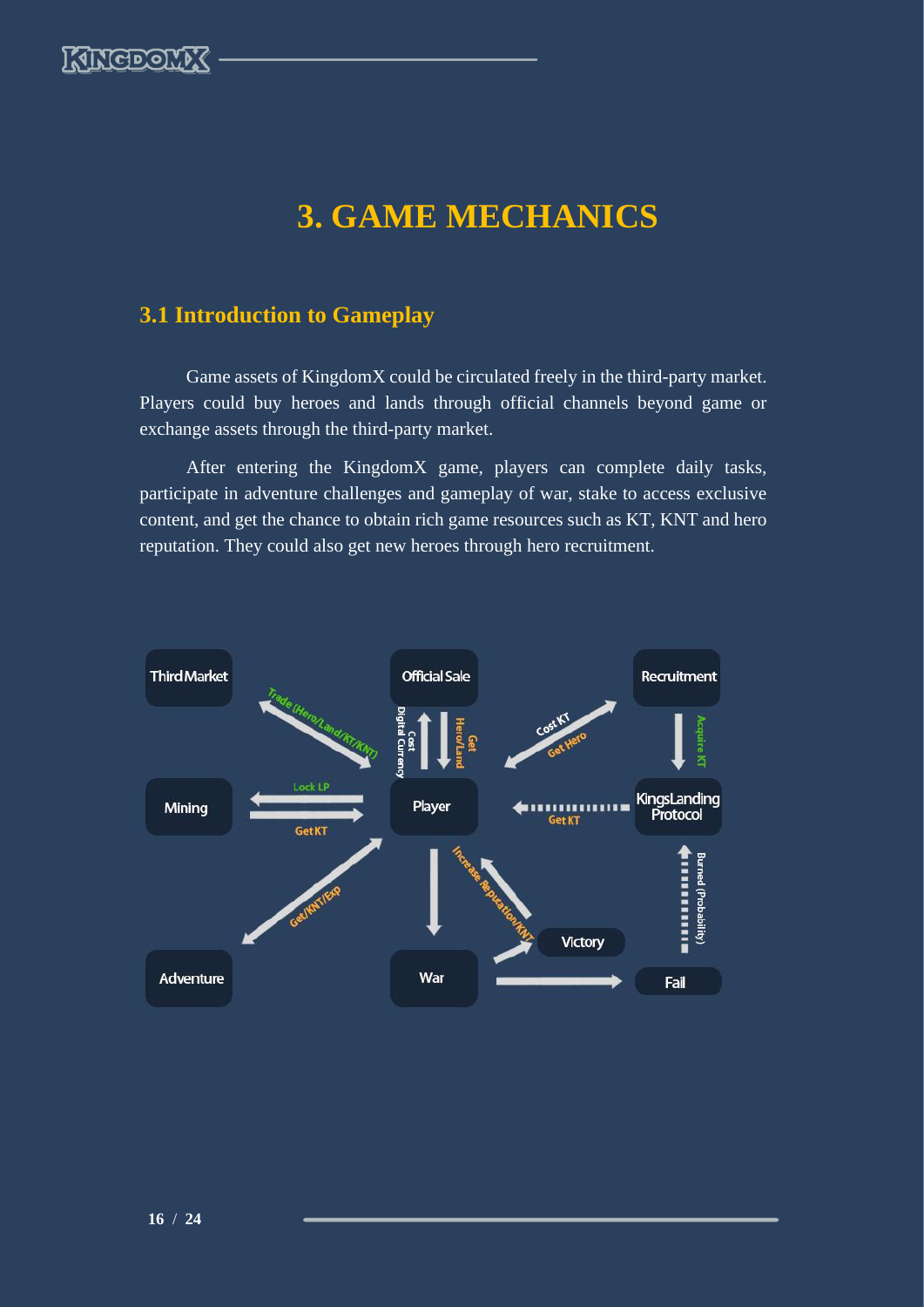

### <span id="page-17-0"></span>**3.2 Staking**

KingdomX gamifies the staking process, so in order for users to Play-to-Earn or access certain exclusive areas in the game, users will need to stake the access token KT for access privileges. Depending on the amount of KT staked, users will be able to access more and more restricted game content/areas, which they are able to explore to obtain specific items for in-game consumption or trading with other players.

# <span id="page-17-1"></span>**3.3 Daily Gameplay**

The game opens daily tasks, adventure challenges and some other daily gameplay. Players who own 3 or more heroes can participate in. And players who participate in daily tasks can gain corresponding rewards through completing behaviors required by tasks, the reward for the task is a small amount of KNT. The adventure challenge requires the user to pass the corresponding level and have energy to get rewards. The reward for passing the level is the experience of the hero and KNT.

### <span id="page-17-2"></span>**3.4 Gameplay of Heroes**

#### Hero recruitment

After opening the gameplay of hero recruitment, players could recruit new heroes freely in the game. Heroes can be used to enhance the strength of their team, and can also be used to recruit new heroes after gaining enough reputation, or to sell them through exchanges.

Recruited new heroes shall meet the following conditions:

- Players shall own their territories.
- At least own one hero with enough reputation.
- Sufficient KT and KNT.

When recruiting heroes, the player shall designate the heroes used for recruiting new heroes. A new hero could be recruited through the consumption of the selected heroes' reputation, a certain number of KT and KNT.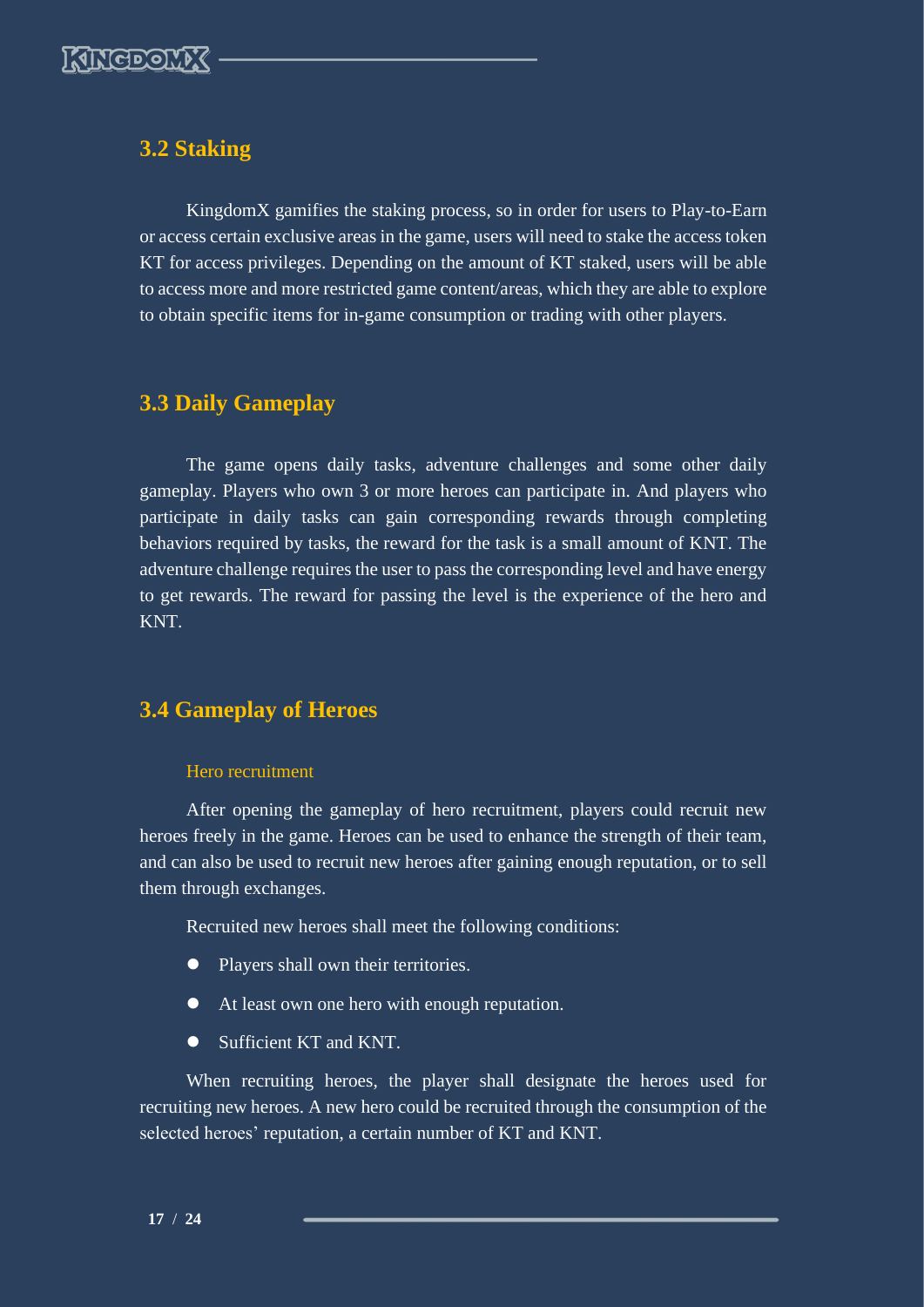The rarity of the recruited new hero is no higher than that of the hero used for recruitment. The appearance and attributes are randomly generated according to the system rules. The Land attribute and hero classes used for recruiting new hero together determine new hero classes.

New heroes recruited only can be used in adventures and wars after completing trains on land.

During the process of hero recruitment, KT is used for bottoming. When the KingsLanding Protocol is activated, KNT would be destroyed directly.

### Hero upgrading

Incorporate heroes into a team to participate in the PVE adventure, and gain experience when you win and have energy.

When the hero's experience meets the upgrade conditions, the hero's level can be increased by consuming the corresponding experience and a certain amount of KNT, and the hero's attributes will also be improved simultaneously.

The bonus of hero attributes brought by hero level improvement is only available in PVE adventures.

#### Hero equipment parts upgrade

Every hero has 7 equipment parts, these parts all can upgrade.

The upgrade of equipment parts can improve the basic attributes bonus which are brought, these attributes bonus can be used in PVP.

KNT and KT are required for equipment component upgrades. As the level of equipment components increases, the success rate of upgrades gradually decreases. If the upgrade fails, the KNT and KT required for this upgrade will nevertheless be deducted from the player (but there will be no other impact on the equipment parts).

All KNT and KT successfully used in the upgrade are staked in the KingsLanding Protocol. If the hero is lost in battle, the corresponding amount of KNT and KT will be returned to the user according to the KingsLanding Protocol.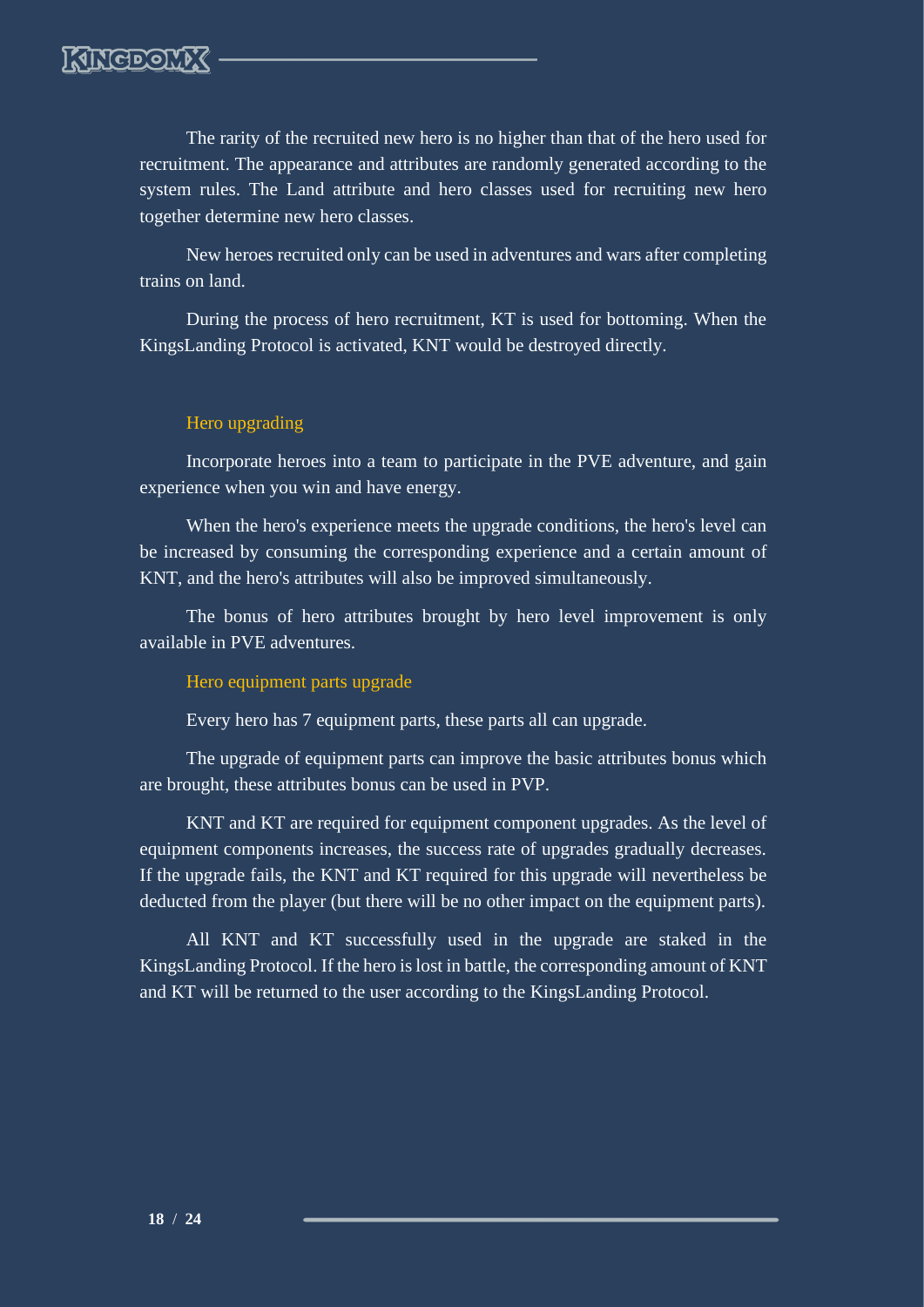

### <span id="page-19-0"></span>**3.5 Gameplay of War**

Gameplay of war is the core PVP combat gameplay of KingdomX as well as the sole channel to attain reputation for heroes in the game. In addition to the reputation, participation in the war could win a large number of KNT, NFT Hero, KT and some other resources.

The war starts by season, and users will challenge a new battleground each season. During the opening period of the battleground, real-time matching is carried out, and other users are played against each other, and the corresponding medals can be obtained by winning the battle. After the battleground is closed, the final season rewards will be issued according to the medal rankings of all participating users.

In each war, the user can only send a group of teams to participate in the war. The user can re-formulate the team on the field in the formation interface. When forming a team, users can adjust the heroes and their positions based on the characteristics of the heroes they own in the occupancy of the 9\*9 grid to obtain a higher winning rate. Each team can play up to 5 heroes.

After the end of each war, the user's rewards will be settled according to the user's current number of medals, the victory of this war, and the user's energy. The losing party may trigger battle damage.

### Battle damage of heroes

In a war, the defeated hero has a certain chance to trigger battle damage. When the battle damage is triggered, the battle-damaged hero is destroyed, and the system returns the bottoming KT and KNT which are staked for the upgrade of equipment parts to users according to the KingsLanding Protocol.

The mechanism of battle damage is to control the growth rate of hero number in KingdomX and guarantee the value of heroes. After users accumulate reputation points for heroes through war, they can recruit new heroes to reinforce the team to increase their winning rate, get more game resources faster and more steadily, or sell new heroes to get direct benefits. faster and more stably or sell new heroes to get paid the sale price in KT. Players' benefits could be not be guaranteed unless the hyperinflation in the value of heroes is avoided.

Even if the unfortunate defeat in the war triggers battle damage, it does not necessarily mean that there will be economic losses. Because of the KingsLanding Protocol, the KT which is recovered by the unfortunate player may be more than the KT used for bottoming when recruiting the hero.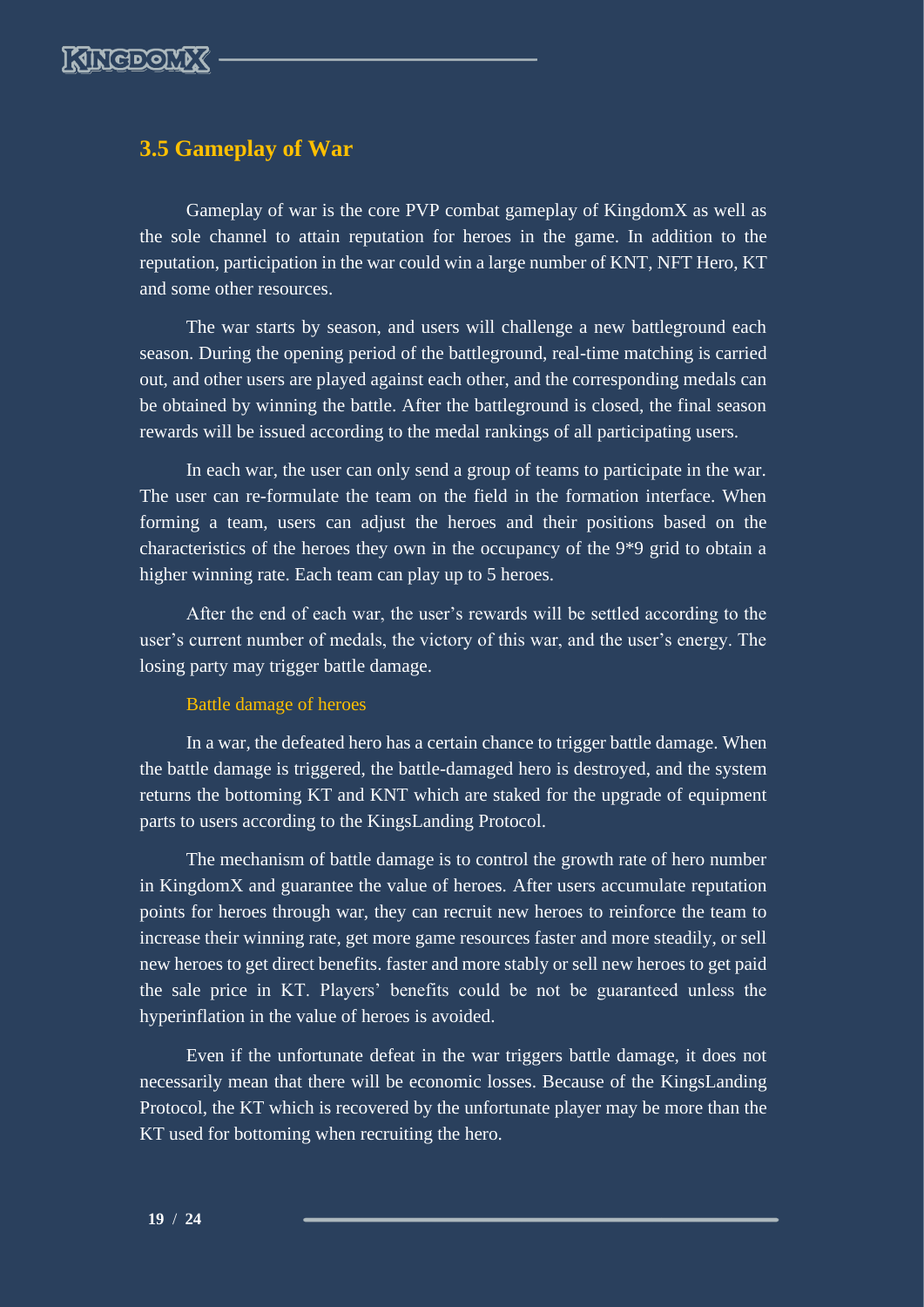

### <span id="page-20-0"></span>**3.6 KingsLanding Protocol**

KingsLanding Protocol is used for NFT issue and destroy, featuring the following characteristics:

- ⚫ It would consume KT for bottoming when issuing NFT. The bottoming experience would rise with the increase of NFT issuing number.
- ⚫ A certain number of bottoming KT would be returned to users when destroying NFT. The specific number depends on the total issuing number of NFT at that time.

Heroes of KingdomX are issued in the form of NFT, being the core assets of KingdomX and playing the significant role in the overall economic system. To avoid the random increase of heroes, battle damage system and KingsLanding Protocol construct a set of interesting NFT value circulation together, which serves as the special core mechanism of KingdomX.



Because of the KingsLanding agreement, even if heroes are destroyed passively due to the battle damage, users might not suffer losses. Specifically speaking, due to the increase of total number of heroes issued, the value of KT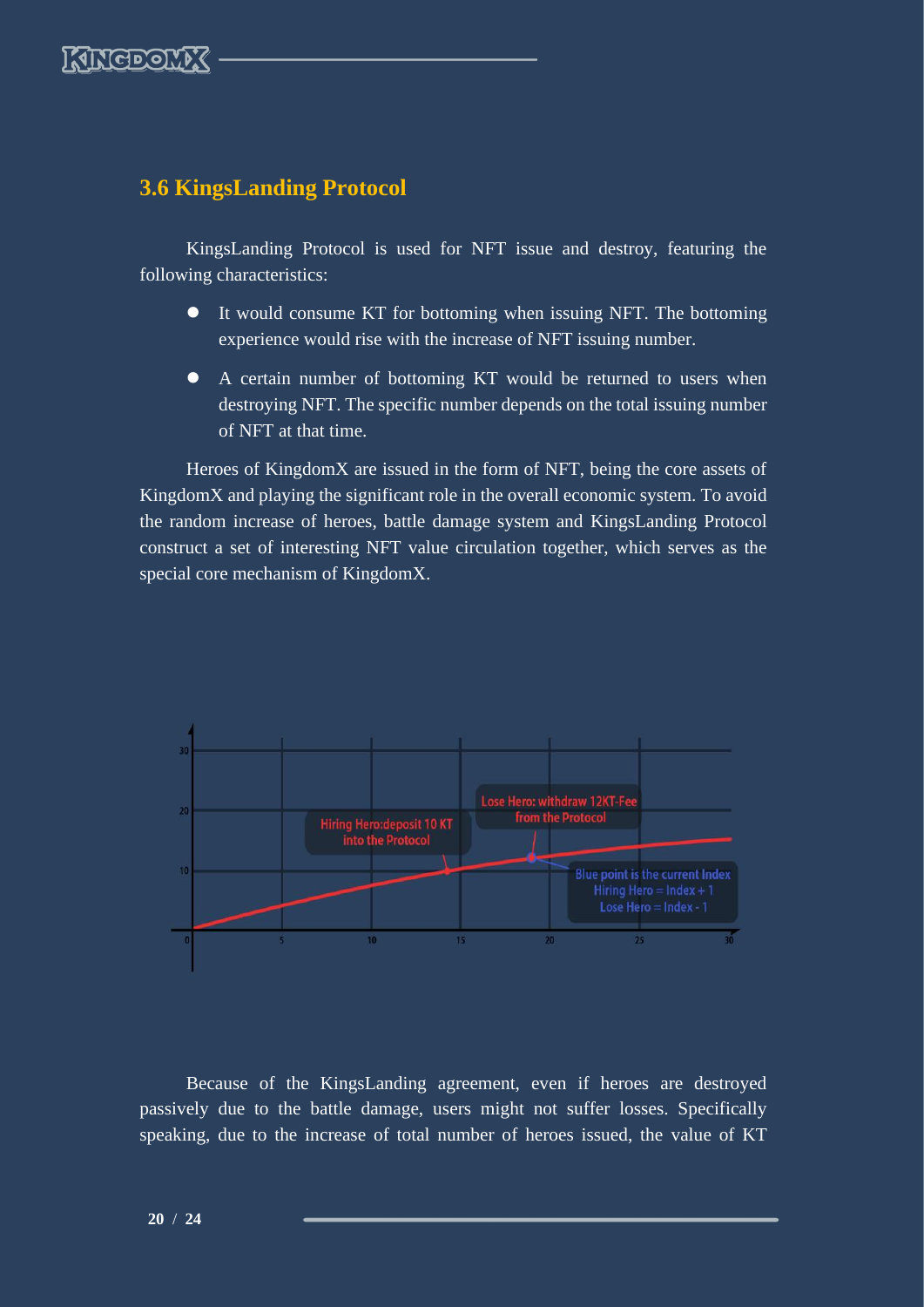

returned by the Protocol may be greater than the value KT used by users to build the bottom.

# <span id="page-21-0"></span>**3.7 Other Gameplay**

In the following editions, KingdomX will also gradually open world BOSS, hero ladders and other hero-related gameplay, as well as resource gathering, camp battles and other land-related gameplay.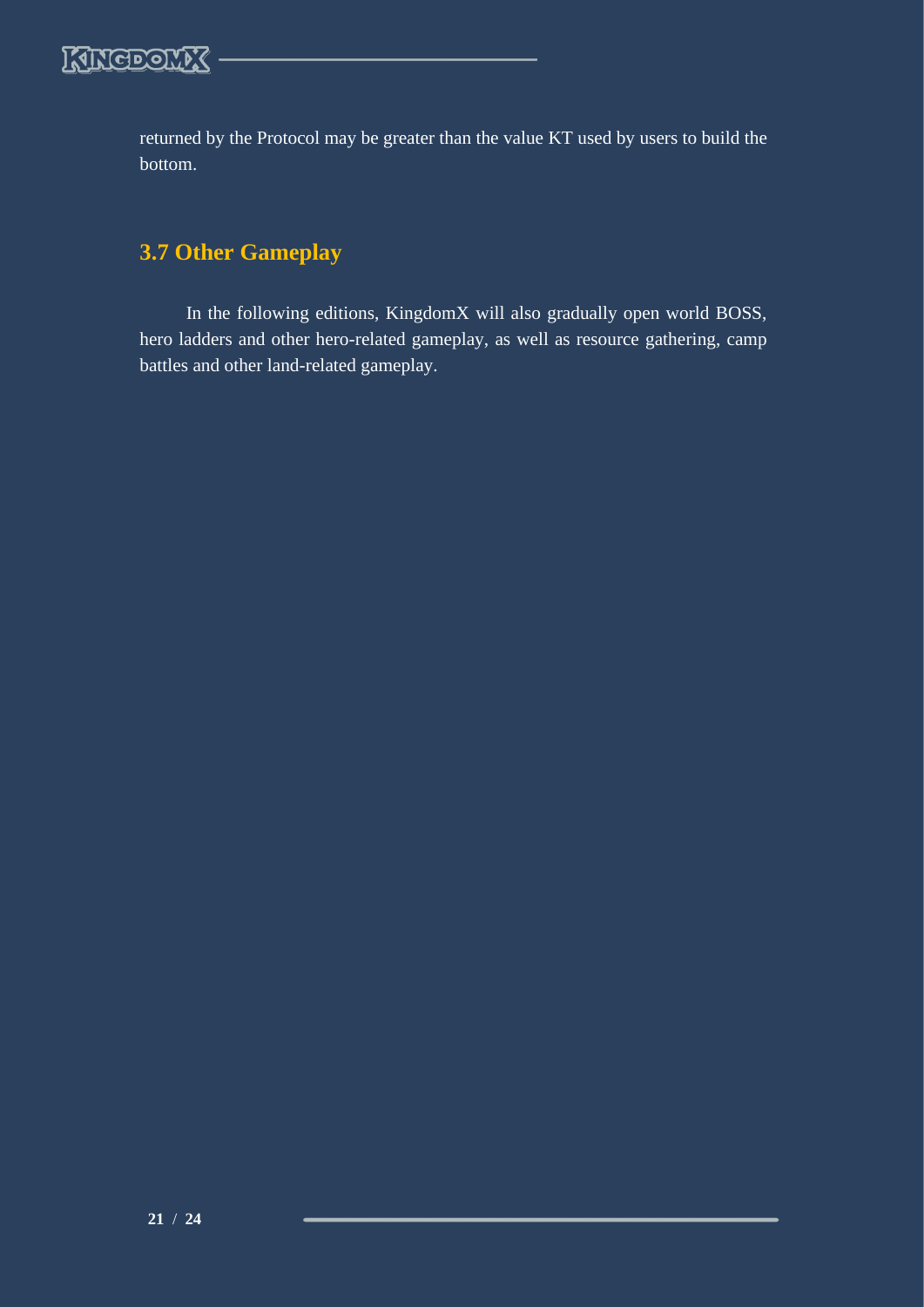

# **4. FUTURE PLAN**

<span id="page-22-0"></span>Irrefutably, blockchain bears the economic mechanism of digital assets which has uniform payment method (tokens developed based on the blockchain technology can be traded and bartered in many exchanges with no need to connect to multiple payment channels), open sources and transparent underlying technology with no human interference beyond code regulations. This mechanism will ultimately become a favorable carrier through which game developers, agencies and gamers are able to coexist harmoniously, and together they manage, maintain and optimize the game ecosystem.

As for KingdomX, we merely create an operable basis. This white paper only describes the current development on the game that can be shared with players. It is not a complete representation of our game, and there will be further inconceivable evolutions with certainty. The evolutive direction should not only be formulated by the developer, but also be guided by players who are the genuine owners of the game.

The current plan for future updates is as follows

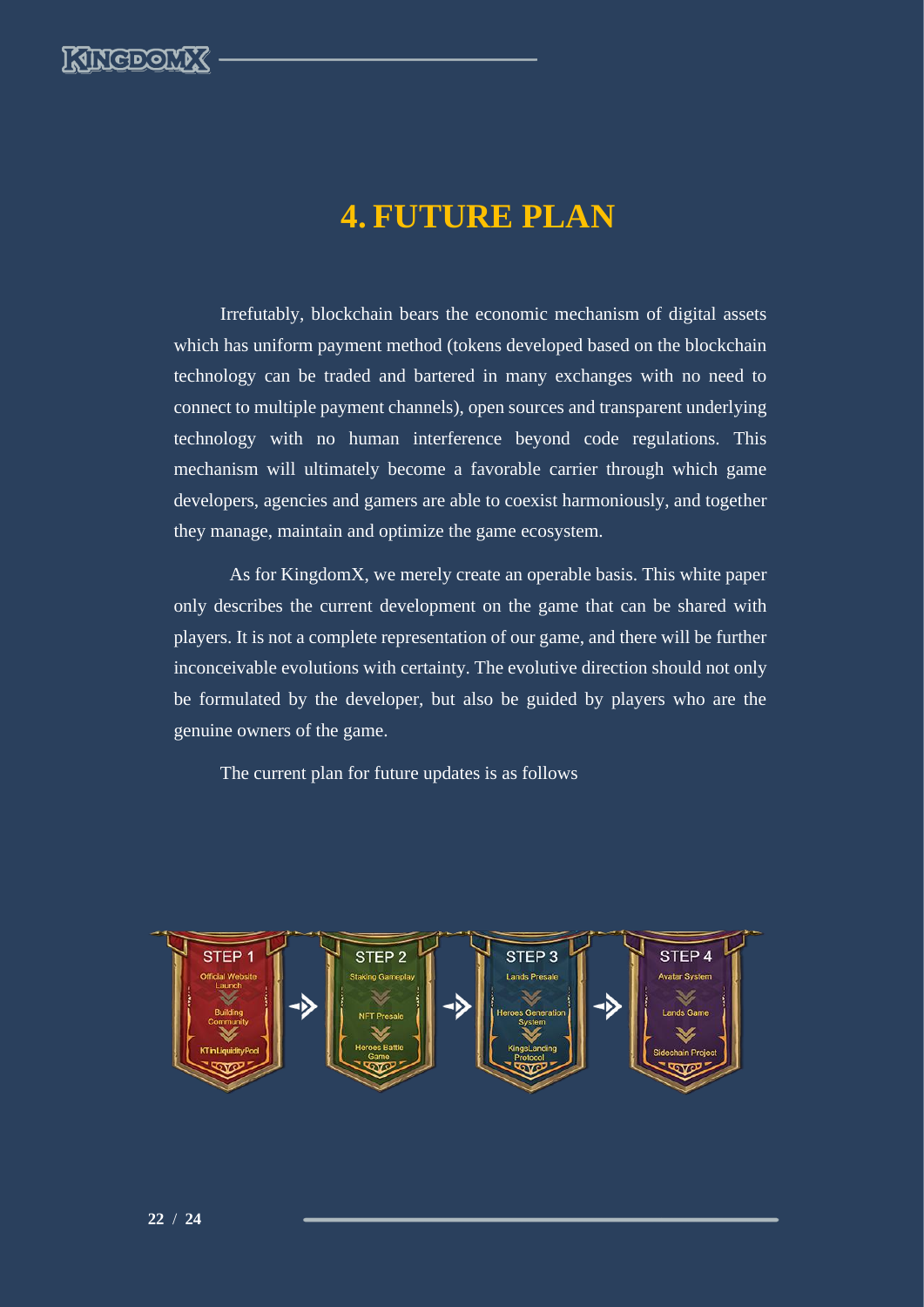# <span id="page-23-0"></span>**5. CONSENSUS AND GOVERNANCE**

On July 4, 1776, Thomas Jefferson drafted and co-signed the declaration of independence with thirteen other colonial representatives. Since then, all these strangers coming from all over the place reach consensus under the content of the declaration of independence and become a part of the United States. Concurrently they are empowered with human rights and governing rights over the rule maker.

Here, we solemnly promise all participants of KingdomX——

The moment any player holds KT, he/she becomes a member of the gaming community of KingdomX. Under the consensus described in this white paper, all players are endowed with all rights mentioned above.

- All regulations in the game are open, all KT production are transparent, all transactions are equitable, and all wars are fair.
- All assets in the game are players' private properties, and no one can deprive.
- Players and developers are together to manage the game ecosystem and to decide the future development.

Under this consensus, we hope to return all rights and interests back to the real owners of the game that are the players, and this is the original intention in writing this white paper.

Using smart contracts based on blockchain technology, blockchain game utilizes the encryption method to first time truly protect the private properties of individual players. Everything described in this white paper will be embodied in every line of codes, because we believe——Code Is Law.

KT would allow holders to propose and vote on governance proposals to determine future features and/or parameters of KingdomX, or provide feedback, with voting weight calculated in proportion to the tokens staked (the right to vote is restricted solely